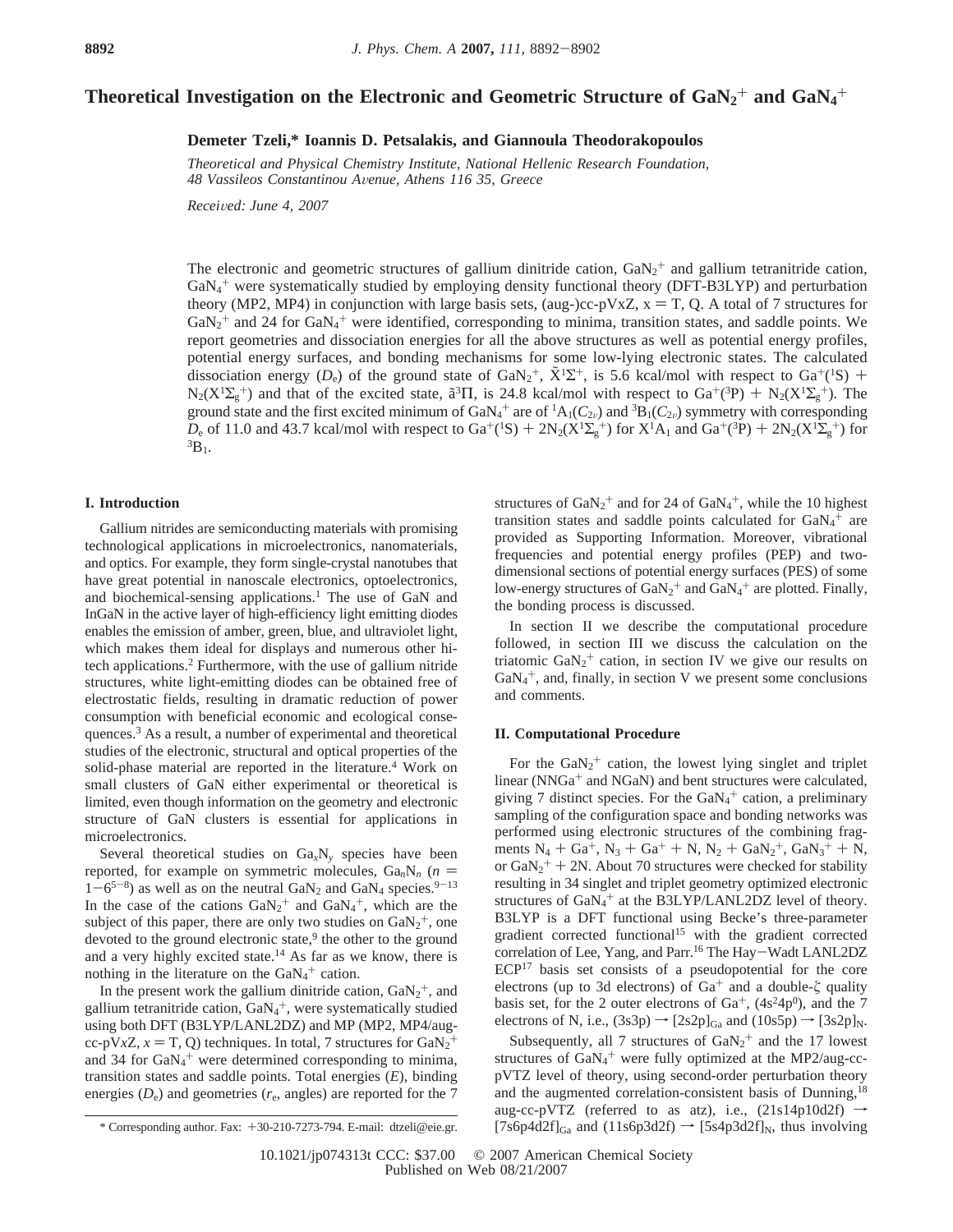**TABLE 1: Absolute Energies (hartree), Geometry (Å, deg), Dissociation Energies with Respect of Ga**<sup>+</sup> + **2N (***D***e1) and Ga**<sup>+</sup> + **N2 (***D***e2), and Relative Energy ∆***E* **(kcal/mol) of the GaN2** <sup>+</sup> **Species**

| method                                          | $-E$        | $r_{\text{Ga-N}}$ | $r_{\rm N-N}$ | $\varphi$                | $D_{e1}$ (BSSE) <sup>a</sup> | $D_{e2}$ (BSSE) <sup>b</sup> | $\Delta E$ |
|-------------------------------------------------|-------------|-------------------|---------------|--------------------------|------------------------------|------------------------------|------------|
| Ga-N-N <sup>+</sup> $(C_{\infty}$               |             |                   |               | $\tilde{X}^1\Sigma^+$    |                              |                              |            |
| B3LYP/LANL2DZ                                   | 111.282529  | 2.647             | 1.131         | 180.0                    | 191.4 (189.8)                | 10.12(7.40)                  | 0.0        |
| $MP2/6-311G+(2df)$                              | 2032.360932 | 2.888             | 1.113         | 180.0                    | 235.2 (231.7)                | 5.39(4.77)                   | 0.0        |
| MP2/cc-pVTZ                                     | 2032.517158 | 2.797             | 1.114         | 180.0                    | 235.1 (232.4)                | 6.37(5.37)                   | 0.0        |
| $MP2_{BSSF}/cc-pVTZc$                           | 2032.512849 | 2.853             | 1.115         | 180.0                    | (232.4)                      |                              | 0.0        |
| $\text{MP2}_{\text{BSSE}}/\text{cc-pVTZ}^d$     | 2032.515628 | 2.870             | 1.114         | 180.0                    |                              | (5.41)                       | 0.0        |
| MP2/aug-cc-pVTZ                                 | 2032.526732 | 2.704             | 1.114         | 180.0                    | 237.4 (233.6)                | 6.74(5.05)                   | 0.0        |
| $\text{MP2}_{\text{BSSE}}/\text{aug-cc-pVTZ}^c$ | 2032.521161 | 2.859             | 1.116         | 180.0                    | (233.9)                      |                              | 0.0        |
| MP2BSSE/aug-cc-pVTZ <sup>d</sup>                | 2032.524416 | 2.862             | 1.114         | 180.0                    |                              | (5.29)                       | 0.0        |
| $MP4/aug-cc-pVTZ^e$                             | 2032.565866 |                   |               | 180.0                    | 229.8 (226.4)                | 6.73(5.07)                   | 0.0        |
| RCCSD(T)/aug-cc-pVTZf                           | 2032.557809 | 2.733             | 1.104         | 180.0                    | 224.6 (221.4)                | 6.36(4.84)                   | 0.0        |
| MP2/cc-pVQZ                                     | 2032.624208 | 2.766             | 1.110         | 180.0                    | 241.9 (240.1)                | 6.57(5.53)                   | 0.0        |
| MP2BSSE/cc-pVQZ <sup>d</sup>                    | 2032.622629 | 2.835             | 1.111         | 180.0                    |                              | (5.58)                       | 0.0        |
| MP2/aug-cc-pVQZ                                 | 2032.630165 | 2.747             | 1.111         | 180.0                    | 243.8 (240.9)                | 7.39(5.50)                   | 0.0        |
| $MP2_{BSE}/aug-cc-pVQZ^{d}$                     | 2032.627252 | 2.829             | 1.111         | 180.0                    |                              | (5.57)                       | 0.0        |
| $N-Ga-N^+(C_{2n})$                              |             |                   |               | $1^1A_1$                 |                              |                              |            |
| B3LYP/LANL2DZ                                   | 111.266641  | 3.530             | 1.134         | 18.49                    | 181.4 (180.3)                | $0.15(-0.84)$                | 9.97       |
| MP2/aug-cc-pVTZ                                 | 2032.518926 | 3.332             | 1.115         | 19.27                    | 232.5 (229.5)                | 1.84(0.90)                   | 4.90       |
| $MP2_{BSE}/aug-cc-pVTZd$                        | 2032.517498 | 3.456             | 1.115         | 18.57                    |                              | (0.95)                       | 4.34       |
| $Ga-N-N^+(C_{\infty}$                           |             |                   |               | $\tilde{a}^3\Pi$         |                              |                              |            |
| UB3LYP/LANL2DZ                                  | 111.150868  | 1.832             | 1.167         | 180.0                    | 228.4 (225.4)                | 47.13 (41.59)                | 82.6       |
| UMP2/cc-pVTZ                                    | 2032.360163 | 2.057             | 1.097         | 180.0                    | 255.4 (250.5)                | 26.67 (23.26)                | 98.5       |
| $UMP2_{BSE}/cc-pVTZd$                           | 2032.354891 | 2.097             | 1.099         | 180.0                    |                              | (23.36)                      | 100.9      |
| UMP2/aug-cc-pVTZ                                | 2032.371195 | 2.058             | 1.097         | 180.0                    | 258.6 (251.9)                | 27.95 (23.33)                | 97.6       |
| $UMP2_{BSSE}/aug-cc-pVTZd$                      | 2032.363962 | 2.093             | 1.099         | 180.0                    |                              | (23.41)                      | 100.7      |
| RCCSD(T)/aug-cc-pVTZf                           | 2032.399650 | 1.958             | 1.114         | 180.0                    | 250.4 (244.2)                | 32.17(27.7)                  | 99.2       |
| UMP2/cc-pVQZ                                    | 2032.460373 | 2.035             | 1.094         | 180.0                    | 262.4 (259.3)                | 27.05 (24.67)                | 102.8      |
| $UMP2_{BSE}/cc-pVQZ^{d}$                        | 2032.456713 | 2.070             | 1.096         | 180.0                    |                              | (24.75)                      | 104.1      |
| UMP2/aug-cc-pVQZ                                | 2032.468626 | 2.013             | 1.093         | 180.0                    | 265.8(260.0)                 | 29.39 (24.56)                | 101.4      |
| UMP2BSSE/aug-cc-pVQZ <sup>d</sup>               | 2032.461260 | 2.067             | 1.096         | 180.0                    |                              | (24.77)                      | 104.2      |
| $N-Ga-N^{+}(C_{2\nu})$                          |             |                   |               | $I^3B_2$                 |                              |                              |            |
| UB3LYP/LANL2DZ                                  | 111.116462  | 2.064             | 1.226         | 34.57                    | 206.8 (204.7)                | 25.54 (22.46)                | 104.2      |
| UMP2/aug-cc-pVTZ                                | 2032.360543 | 2.084             | 1.152         | 32.10                    | 251.9 (244.8)                | 21.26 (15.91)                | 104.3      |
| $\text{UMP2}_\text{BSE}/\text{aug-cc-pVTZ}^d$   | 2032.352225 | 2.116             | 1.154         | 31.64                    |                              | (16.04)                      | 108.1      |
|                                                 |             |                   |               |                          |                              |                              |            |
| $N-Ga-N^+(D_{\infty h})$                        |             |                   |               | $13\Sigmau$ <sup>+</sup> |                              |                              |            |
| UB3LYP/LANL2DZ                                  | 110.916006  | 1.893             | 3.786         | 180.0                    | 81.0 (78.9)                  |                              | 230.0      |
| UMP2/aug-cc-pVTZ                                | 2032.120602 | 1.870             | 3.740         | 180.0                    | 101.3(94.8)                  |                              | 254.9      |
| $N-Ga-N^+(D_{\infty h})$                        |             |                   |               | $1^3\Delta_{\rm u}$      |                              |                              |            |
| UB3LYP/LANL2DZ                                  | 110.891452  | 1.891             | 3.783         | 180.0                    | 65.6(63.4)                   |                              | 245.4      |
| UMP2/aug-cc-pVTZ                                | 2032.054830 | 1.815             | 3.630         | 180.0                    | 60.0(53.5)                   |                              | 296.1      |
| $N-Ga-N^+(D_{\infty h})$                        |             |                   |               | $^1\Sigma_{\rm g}{}^+$   |                              |                              |            |
| B3LYP/LANL2DZ                                   | 110.856736  | 1.830             | 3.660         | 180.0                    | $-75.8$                      |                              | 267.2      |
| UMP2/aug-cc-pVTZ                                | repulsive   |                   |               |                          |                              |                              |            |

*a*  $D_e$  values of singlet and triplet states calculated with respect to the Ga<sup>+</sup>(<sup>1</sup>S) and Ga<sup>+</sup>(<sup>3</sup>P) + 2N(<sup>4</sup>S), respectively. *b D<sub>e</sub>* values of singlet and and the Ga<sup>+</sup>(<sup>1</sup>S) and Ga<sup>+</sup>(<sup>3</sup>P) + N<sub>2</sub>(<sup>1</sup>), respecti triplet states calculated with respect to the Ga<sup>+</sup>(<sup>1</sup>S) and Ga<sup>+</sup>(<sup>3</sup>P) + N<sub>2</sub>(<sup>1</sup>)<sub>s</sub><sup>+</sup>), respectively. *c* MP2-optimized geometry for BSSE correction with<br>respect to Ga + 2N <sup>d</sup> MP2-optimized geometry for BSSE correc respect to Ga <sup>+</sup> 2N. *<sup>d</sup>* MP2-optimized geometry for BSSE correction with respect to Ga <sup>+</sup> N2. *<sup>e</sup>* MP4/aug-cc-pVTZ//MP2/aug-cc-pVTZ. *<sup>f</sup> <sup>T</sup>*<sup>1</sup> diagnostic  $= 0.0119 \, (\tilde{X}^1 \Sigma^+)$  and  $T_1 = 0.0178 \, (\tilde{a}^3 \Pi)$ .

|  |  |  | TABLE 2: $\text{GaN}_2^+$ Harmonic Frequencies $\omega_e$ (cm <sup>-1</sup> ) and IR Intensities (km/mol) at the MP2/aug-cc-pVTZ Level of Theory |  |  |  |  |  |  |  |  |  |  |  |  |
|--|--|--|--------------------------------------------------------------------------------------------------------------------------------------------------|--|--|--|--|--|--|--|--|--|--|--|--|
|--|--|--|--------------------------------------------------------------------------------------------------------------------------------------------------|--|--|--|--|--|--|--|--|--|--|--|--|

|            | $\tilde{X}^1\Sigma^+$ |        | $1^1A_1$         |      |                  | $\tilde{a}^3\Pi$ |                  | $1^3B_2$ |                  | $1^3\Sigma_{0}$ <sup>+</sup> |                  | $^{13}\Delta_{\rm n}$ |  |
|------------|-----------------------|--------|------------------|------|------------------|------------------|------------------|----------|------------------|------------------------------|------------------|-----------------------|--|
|            | $\omega_{\rm e}$      | IR     | $\omega_{\rm e}$ | IR   | $\omega_{\rm e}$ | IR               | $\omega_{\rm e}$ | IR       | $\omega_{\rm e}$ | IR                           | $\omega_{\rm e}$ | IR                    |  |
| $\omega_1$ | 95.8                  | 0.0006 | 123.5i           | 0.02 | 238.2            | 0.3              | 289.7            | 1.6      | 124.9            | 27.8                         | 97.3             | 28.2                  |  |
| $\omega_2$ | 95.8                  | 0.0006 | 65.1             | 10.5 | 285.8            | 0.05             | 498.2            | 12.4     | 637.8            | $\overline{0}$               | 370.3            | 1312                  |  |
| $\omega$   | 103.5                 | 28.9   | 2175.0           | 2.3  | 289.1            | 5.9              | 2494.5           | 383.0    | 1592.8           | 48180                        | 697.2            |                       |  |
| $\omega_4$ | 2181.2                | 27.0   |                  |      | 3524.5           | 708.6            |                  |          | 1739.0           |                              | 942.5            | 7.8                   |  |

151 ( $GaN_2$ <sup>+</sup>) and 243 ( $GaN_4$ <sup>+</sup>) contracted Gaussian functions. For reasons of comparison additional MP2 calculations were performed using a different basis set, the  $6-311+G(2df)$ ,<sup>19</sup> a split-valence triple-*ú* basis set with diffuse and polarization functions for the ground state of  $\text{GaN}_2^+$  and for three structures of  $GaN_4^+$ . Furthermore, for the two lowest states of the  $GaN_2^+$ , MP2 calculation were carried out using Dunning's basis sets<sup>18</sup> cc-pVTZ (referred to as tz), cc-pVQZ (qz), and aug-cc-pVQZ (aqz). The contracted aqz basis set is  $[8s7p5d3f2g]_{Ga}$  $[6s5p4d3f2g]_N$ , thus consisting of 253 contracted Gaussian

functions. The qz basis set was also used for calculations on the two lowest minima of  $GaN<sub>4</sub><sup>+</sup>$ . Moreover, single point calculations at the fourth-order perturbation theory (MP4SDTQ), MP4/atz//MP2/atz, were carried out for the ground states of both cations and  $CCSD(T)/atz$  for the  $GaN_2^+$ . In all MP calculations the valence space of  $GaN_2^+[GaN_4^+]$  consists of 22[32] e<sup>-</sup>, i.e.,  $3d^{10}(4s4p)^2$  and  $2[4]\times2s^22p^3$  on  $Ga^+$  and N atoms, respectively. In the case of the  $GaN_2$ <sup>+</sup> cation, CASSCF (complete active space SCF)/aug-cc-pVTZ calculations were performed by allotting the 13 "valence" electrons in 12 valence orbitals (one  $4s + th$ ree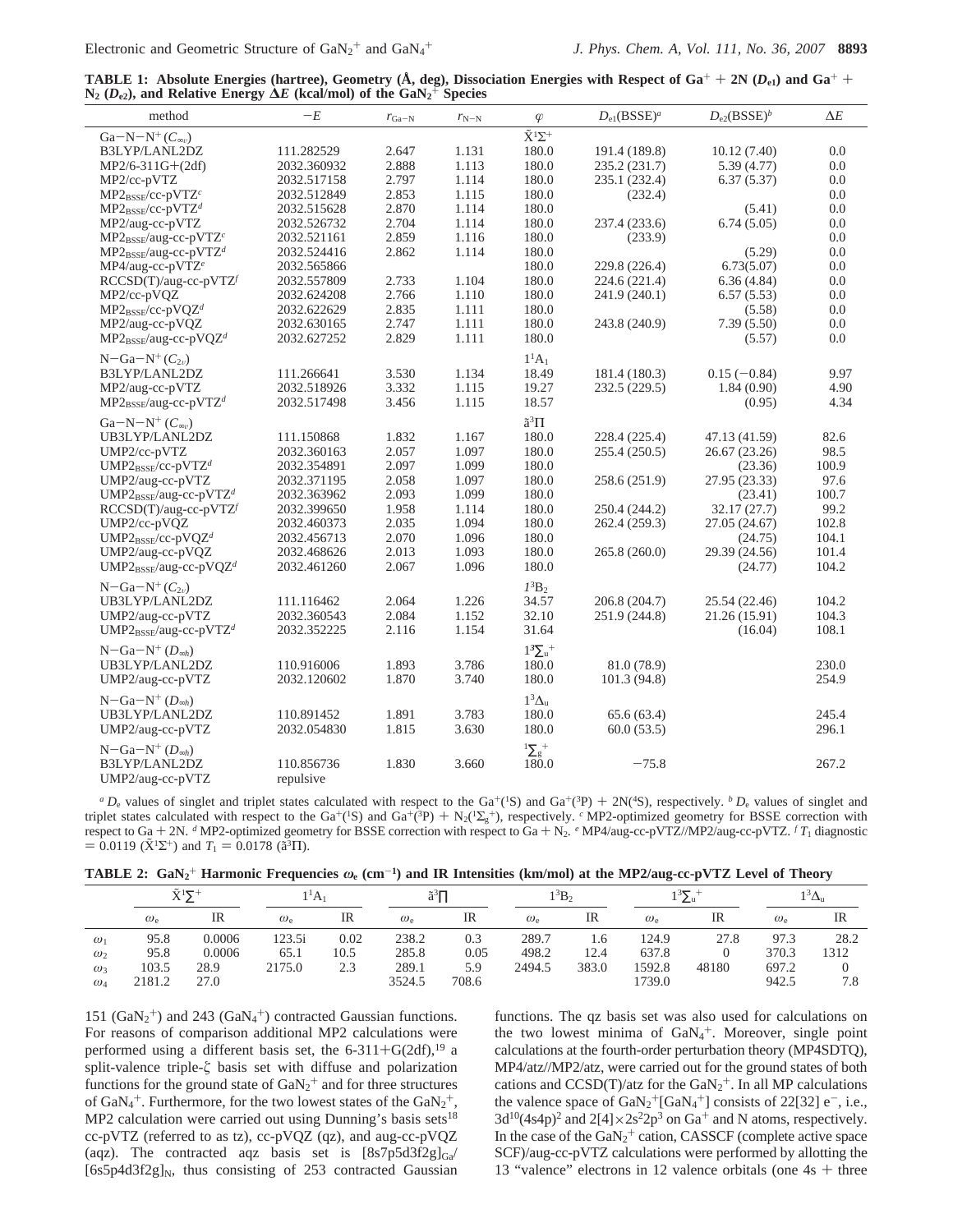

**Figure 1.** MP2 vdW bond lengths and the dissociation energies correlating to the Ga<sup>+</sup> + N<sub>2</sub> (*D*<sub>e2</sub>) of the ground state  $\tilde{X}^1\Sigma^+$  of GaN<sub>2</sub><sup>+</sup><br>with respect to basis set size x x = T (triple). O (quadruple) and type with respect to basis set size x,  $x = T$  (triple), Q (quadruple), and type (augmented or not). The dotted lines correspond to the geometry optimization for the BSSE-corrected energy (MP2BSSE).

4p on Ga, and one  $2s + th$ ree  $2p$  on N) for 14 electronic structures, to check the MP2 results. Normally, MP2 will only yield the lowest state of a given spin multiplicity within a given symmetry point group. By using CASSCF method, it is possible to determine other singlet or triplet states of different spatial symmetry (e.g.<sup>1,3</sup> $\Sigma^{\pm}$ , <sup>1,3</sup> $\Pi$  or <sup>1,3</sup> $\Delta$ ) that may lie between the lowest singlet  $(\tilde{X}^1\Sigma^+)$  and triplet state ( $\tilde{a}^3\Pi$ ) of GaN<sub>2</sub><sup>+</sup> calculated<br>by MP2. In general, CASSCE is not sufficient for describing by MP2. In general, CASSCF is not sufficient for describing electron correlation effects; however, for the present purposes it is considered to be appropriate.

For all structures at all levels of theory the basis set superposition error (BSSE) was estimated through the counterpoise technique,<sup>20</sup> because BSSE corrections are important in van der Waals systems $^{21}$  such as most of the structures studied here. The BSSE was calculated for the fragments with respect to which the particular  $D<sub>e</sub>$  is reported. For example the BSSE for  $D_e$  with respect to  $Ga^+ + N_2$  was calculated with respect to these two species and the BSSE for  $D_e$  with respect to  $Ga^+$  + 2N was calculated with respect to these three species. For the four lowest electronic states of  $\text{GaN}_2^+$  the MP2 geometry was optimized for the BSSE-corrected energy, i.e., MP2BSSE.

Finally, there are no size nonextensivity problems in the plotting of the potential energy profiles of  $GaN_2^+$  and  $GaN_4^+$ , with the relevant error being less than 0.2 mh.

All MP calculations were performed using the Gaussian 03 program package, $^{22}$  and the CCSD(T) and CASSCF calculations were done using MOLPRO 2006.1.<sup>23</sup>

## **III.** GaN<sub>2</sub><sup>+</sup>

We calculated seven structures, six minima ( $\tilde{X}^1\Sigma^+$ ,  $\tilde{a}^3\Pi$ ,  $1^3B_2$ ,  $1^3\Sigma_u^+$ ,  $1^3\Delta_u$  and  $1\Sigma_g^+$ ), and one transition state ( $1^1A_1$ ) of the GaN2 <sup>+</sup> cation. Total energies (*E*), geometries (*r*e, angles) and dissociation energies with respect to the  $Ga^{+(1}S$  or <sup>3</sup>P) + 2N-(<sup>4</sup>S)  $(D_{e1})$  and  $Ga^{+}(^{1}S \text{ or } ^{3}P) + N_2(X^{1}\Sigma_g^{+})$   $(D_{e2})$ , calculated with different methods and/or basis sets are presented in Table 1 different methods, and/or basis sets, are presented in Table 1. Table 2 gives the corresponding harmonic vibrational frequencies and IR intensities at the MP2/atz level of theory. The variation of the Ga-N bond length and the dissociation energy of the ground state  $\tilde{X}^1\Sigma^+$  with respect to  $Ga^+ + N_2$  with basis set size and type is given pictorially in Figure 1. In Figure 2 the optimized potential energy profiles (PEPs) of four structures of  $GaN_2$ <sup>+</sup> have been plotted along the stretching motion of  $Ga^+ \cdots N_2$  correlating with the limits  $Ga^+(S \text{ or }^3P) + N_2(X^1\Sigma_g^+)$ 



**Figure 2.** Potential energy curves of the  $GaN_2$ <sup>+</sup> cation at the MP2/ aug-cc-pVTZ level of theory. The dotted lines correspond to the BSSEcorrected potential energy curves.

for the singlet or the triplet states, respectively. In addition, the corresponding BSSE-optimized PEPs have been also plotted (dotted lines in Figure 2). The optimized two-dimensional section of potential energy surface (PES) of the lowest singlet electronic state of  $\text{GaN}_2^+$  is plotted in Figure 3. The potential energy profile of the lowest triplet electronic state is depicted in Figure 4.

The ground state of  $\text{GaN}_2^+$  cation,  $\tilde{X}^1\Sigma^+$ , is a linear van der aals (vdW) system, consisting of the ground state  $N_2(Y\Sigma^+)$ Waals (vdW) system, consisting of the ground state  $N_2(X^1\Sigma_g^+)$ , which has a triple bond  $\sigma^2 \pi^2 \pi^2$ , interacting via a  $\sigma$  vdW bond with Ga<sup>+</sup>(<sup>1</sup>S), i.e., N=N…Ga<sup>+</sup>. Both natural and Mulliken population analyses show practically no charge transfer. Our best geometry at MP2<sub>BSSE</sub>/aqz level (MP2/aqz geometry, which is optimized for the BSSE-corrected energy) is  $r_{Ga-N} = 2.829$ and  $r_{N-N} = 1.111$  Å. Comparing the results obtained with different basis sets (see Table 1, Figure 1) we observe that augmentation of the basis set with diffuse functions (aug-) results in shorter vdW bond length compared with the same quality nonaugmented basis set. However, the vdW bond length is increased for both augmented and nonaugmented basis sets when the geometry is optimized for the BSSE-corrected energy, with the difference between  $r_{Ga-N}$  of the two kinds of basis sets greatly decreased. So, in quadruple basis sets and after optimizing the geometry for the BSSE-corrected energy, the  $r_{Ga-N}$ distances become very similar for the MP2/qz and MP2/aqz level, 2.835 and 2.829 Å, respectively, whereas the  $r_{N-N}$  value remains the same at all levels of theory (Table 1). The B3LYP method gives a shorter  $r_{Ga-N}$  by 0.2 Å compared to the MP2 values.

Comparing the *D*e2 values, which is the binding energy of  $\tilde{X}^1\Sigma^+$  with respect to  $Ga^+(S) + N_2(X^1\Sigma_g^+)$ , obtained using different basis sets and methods (cf. Table 1), we observe that different basis sets and methods (cf. Table 1), we observe that the B3LYP/LANL2DZ compared to the results of the MP and CC methods, overestimates  $D_{e2}$ , giving  $D_{e2}(BSSE) = 10.12$ (7.40) kcal/mol, where the number in parentheses indicates the BSSE-corrected value. In general, the *D*e2 value obtained by the MP method without BSSE correction is larger in an augmented basis set than in the corresponding nonaugmented one, but the BSSE correction greatly reduces this difference in both T and Q basis sets (see Figure 1). Practically, there are only small variations in  $D<sub>e</sub>$  when the BSSE is taken into account in all basis sets. At the  $MP2_{BSSE}/cc-pVQZ$  and  $MP2_{BSSE}/aug$ cc-pVQZ levels of theory (optimizing the geometry for the BSSE-corrected energy), *D*e2 is 5.6 kcal/mol. The MP4/atz//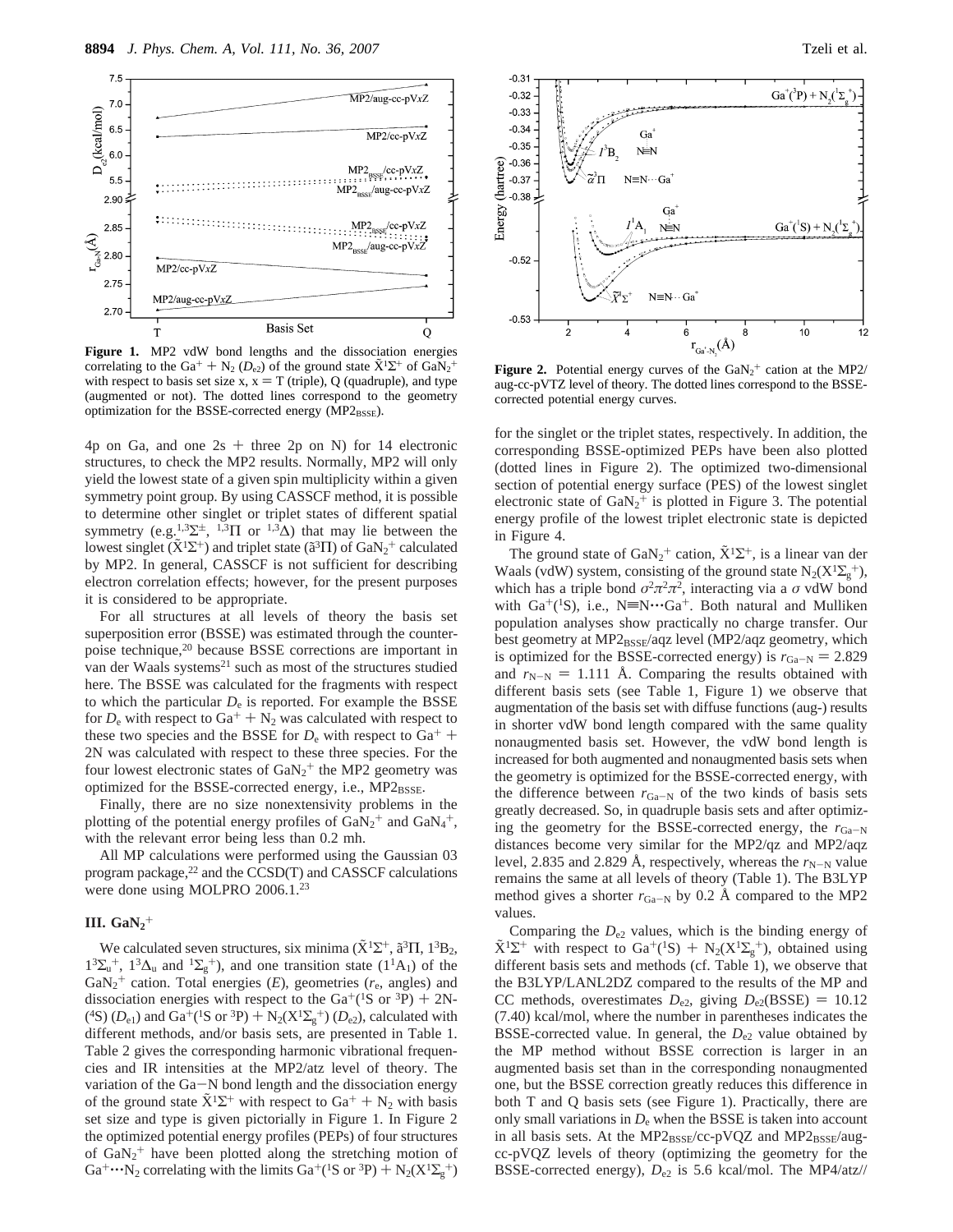

**Figure 3.** Potential energy surface of  $\tilde{X}^1\Sigma^+$  as a function of the Ga-||| distance (||| is the middle of triple bond N<sub>2</sub>) and the  $\theta$  angle represented by contour lines equally spaced by 0.0005 hartree at the MP2/aug-cc-pVTZ level of theory. The contour lines were drawn on the basis of the data calculated at the coordinates represented by the filled circles. ( $1^1A_1$  is the transition state connecting two equivalent  $\tilde{X}^1\Sigma^+$  minima.)

MP2/atz *D*e2 value is the same with the corresponding MP2/ atz, indicating that the higher order of perturbation does not contribute significantly. Moreover, the  $CCSD(T)/\text{atz }D_{e2}$  value is very similar to the MP2 result, being only 0.2 kcal/mol smaller than the corresponding MP2/atz  $(T_1)$  diagnostic is rather small 0.0119).

A comparison of the optimized PEP (solid) and the BSSEoptimized PEP (open circles in Figure 2) of the  $\tilde{X}^1\Sigma^+$  state of GaN<sub>2</sub><sup>+</sup>, along the stretching motion of Ga<sup>+</sup>···N<sub>2</sub> correlating with<br>the limits Ga<sup>+</sup>(<sup>1</sup>S) + N<sub>2</sub>(X<sup>1</sup>N<sup>+</sup>) shows that the effect of BSSE the limits  $Ga^+(^1S) + N_2(X^1\Sigma_g^+)$ , shows that the effect of BSSE<br>on the PFP is the increase of the equilibrium bond length  $r_S$ . on the PEP is the increase of the equilibrium bond length  $r_{Ga-N}$ by 0.16 Å and the decrease of the well depth by 1.4 kcal/mol, whereas the shapes of the PEP and BSSE-PEP are similar.

Previous calculations on the ground state of  $\text{GaN}_2^+$  have been reported in two studies, one employing  $DFT(GGA)/DNP+d^9$ and the other employing the DFT(B3LYP), MP2, and CCD methods combined with the relativistic effective core potentials for the core electrons of  $Ga<sup>+</sup>$  and valence Gaussian basis sets for the 3d<sup>10</sup>4s<sup>2</sup>4p<sup>1</sup> of Ga and the N atom.<sup>14</sup> At the DFT/DNP+d



**Figure 4.** Optimized potential energy profile of the  $\text{GaN}_2^+$   $\tilde{a}^3\Pi - 1^3\text{B}_2$ <br>with respect to the  $\omega$  angle with respect to the  $\varphi$  angle.

level the state is reported to be quasi linear ( $\varphi = 178^{\circ}$ ) with  $r_{\text{GAN}} = 2.99$  Å and  $D_{e2} = 4.16$  kcal/mol.<sup>9</sup> In ref 14 their B3LYP method gives  $r_{\text{GAN}} = 2.730$  Å. Their corresponding MP2 and CCD values are 2.699 and 2.762 Å. These values are shorter than our best value of 2.829 Å for the Ga-N equilibrium bond length at the  $MP2_{BSE}/aqz$  level of theory.

The lowest energy bent structure of  $GaN_2^+$  has  ${}^{1}A_1$  symmetry and it is also a vdW structure with a  $Ga^{+(1)}S$ ) cation interacting with the triple bond of  $N_2(X^1\Sigma_g^+)$  forming a T-shaped molecule. It is the transition state (one imaginary frequency, cf. Table 2) between two equivalent minima at the ground state,  $X^1\Sigma^+$ , i.e.,

$$
\begin{aligned} \mathrm{Ga}^+ \\ \mathrm{Ga}^+ \\ \mathrm{Na}^+ \\ \mathrm{Ne} \\ \mathrm{Ne} \\ \mathrm{Ne} \\ \mathrm{Ne} \\ \mathrm{Ne} \\ \mathrm{Ne} \\ \mathrm{Ne} \\ \mathrm{Ne} \\ \mathrm{Ne} \\ \mathrm{Ne} \\ \mathrm{Ne} \\ \mathrm{Ne} \\ \mathrm{Ne} \\ \mathrm{Ne} \\ \mathrm{Ne} \\ \mathrm{Ne} \\ \mathrm{Ne} \\ \mathrm{Ne} \\ \mathrm{Ne} \\ \mathrm{Ne} \\ \mathrm{Ne} \\ \mathrm{Ne} \\ \mathrm{Ne} \\ \mathrm{Ne} \\ \mathrm{Ne} \\ \mathrm{Ne} \\ \mathrm{Ne} \\ \mathrm{Ne} \\ \mathrm{Ne} \\ \mathrm{Ne} \\ \mathrm{Ne} \\ \mathrm{Ne} \\ \mathrm{Ne} \\ \mathrm{Ne} \\ \mathrm{Ne} \\ \mathrm{Ne} \\ \mathrm{Ne} \\ \mathrm{Ne} \\ \mathrm{Ne} \\ \mathrm{Ne} \\ \mathrm{Ne} \\ \mathrm{Ne} \\ \mathrm{Ne} \\ \mathrm{Ne} \\ \mathrm{Ne} \\ \mathrm{Ne} \\ \mathrm{Ne} \\ \mathrm{Ne} \\ \mathrm{Ne} \\ \mathrm{Ne} \\ \mathrm{Ne} \\ \mathrm{Ne} \\ \mathrm{Ne} \\ \mathrm{Ne} \\ \mathrm{Ne} \\ \mathrm{Ne} \\ \mathrm{Ne} \\ \mathrm{Ne} \\ \mathrm{Ne} \\ \mathrm{Ne} \\ \mathrm{Ne} \\ \mathrm{Ne} \\ \mathrm{Ne} \\ \mathrm{Ne} \\ \mathrm{Ne} \\ \mathrm{Ne} \\ \mathrm{Ne} \\ \mathrm{Ne} \\ \mathrm{Ne} \\ \mathrm{Ne} \\ \mathrm{Ne} \\ \mathrm{Ne} \\ \mathrm{Ne} \\ \mathrm{Ne} \\ \mathrm{Ne} \\ \mathrm{Ne} \\ \mathrm{Ne} \\ \mathrm{Ne} \\ \mathrm{Ne} \\ \mathrm{Ne} \\ \mathrm{Ne} \\ \mathrm{Ne} \\ \mathrm{Ne} \\ \mathrm{Ne} \\ \mathrm{Ne} \\ \mathrm{Ne} \\ \mathrm{Ne} \\ \mathrm{Ne} \\ \mathrm{Ne} \\ \mathrm{Ne} \\ \mathrm{Ne} \\ \mathrm{Ne} \\ \mathrm{Ne} \\ \mathrm{Ne} \\ \mathrm{Ne} \\ \mathrm{Ne} \\ \mathrm{Ne} \\ \mathrm{Ne} \\ \mathrm{Ne} \\ \mathrm{Ne} \\ \mathrm{Ne} \\ \mathrm{Ne} \\ \mathrm{Ne} \\ \mathrm{Ne} \\ \mathrm{Ne} \\ \mathrm{Ne} \\ \mathrm{Ne} \\ \mathrm{Ne} \\ \mathrm{Ne} \\ \mathrm{Ne} \\ \mathrm{Ne} \\ \mathrm{Ne} \\ \mathrm{Ne} \\ \mathrm{Ne} \\ \mathrm{Ne} \\ \mathrm{Ne} \\ \mathrm{Ne} \\ \mathrm{Ne} \\ \mathrm{Ne} \\ \mathrm{Ne} \\ \mathrm{Ne} \\ \mathrm{Ne}
$$

with a barrier of 4.3 kcal/mol. Note that the B3LYP/LANL2DZ method overestimates significantly the barrier to 10.0 kcal/mol, about twice the MP2 value. The optimized two-dimensional potential energy surface between the two  $\tilde{X}^1\Sigma^+$  minima and their transition state  $1<sup>1</sup>A<sub>1</sub>$  is plotted in Figure 3, at the MP2/atz level, where the contours are discontinued in the region of the PES where there are no calculated points. As seen in Table 1 the dissociation energy of  $1^1A_1$  (*D*<sub>e2</sub>) with respect to Ga<sup>+</sup> + N<sub>2</sub> is only 1.84(0.95) kcal/mol, the distance between  $Ga<sup>+</sup>$  and the middle of the N $\equiv$ N triple bond is rather large 3.285(3.411) Å and the angle  $\varphi_{\text{NGaN}}$  is 19.3(18.6)° at the MP2(MP2<sub>BSSE</sub>)/atz level of theory. Again, the calculations show that there is practically no charge transfer from  $N=N$  to  $Ga^{+}$ .

The first excited state of  $\text{GaN}_2^+$  calculated here is a linear triplet state  $\tilde{a}^{3}\Pi$  correlating with 2 N(<sup>4</sup>S) +Ga<sup>+</sup>(<sup>3</sup>P, first excited state). The N atoms form a  $X^1\Sigma_g^+$  with a triple bond  $\sigma^2 \pi^2 \pi^2$ and  $Ga<sup>+</sup>$  is connected to N<sub>2</sub> with a  $\sigma<sup>1</sup>$  (which is formed between the empty  $4p<sub>z</sub>$  orbital of Ga and the  $2s<sup>2</sup>$  orbital of the adjacent N, where the first one gains about 0.1 e<sup>-</sup>) and a  $\pi$ <sup>1</sup> (which is formed between the  $4p_y$ <sup>1</sup> orbital of the  $Ga^+$  and the  $\pi_y^2$  orbital)

of N<sub>2</sub>, i.e.,  $Ga^+ \cdot \cdot \cdot N \equiv N$ . The natural population analysis for this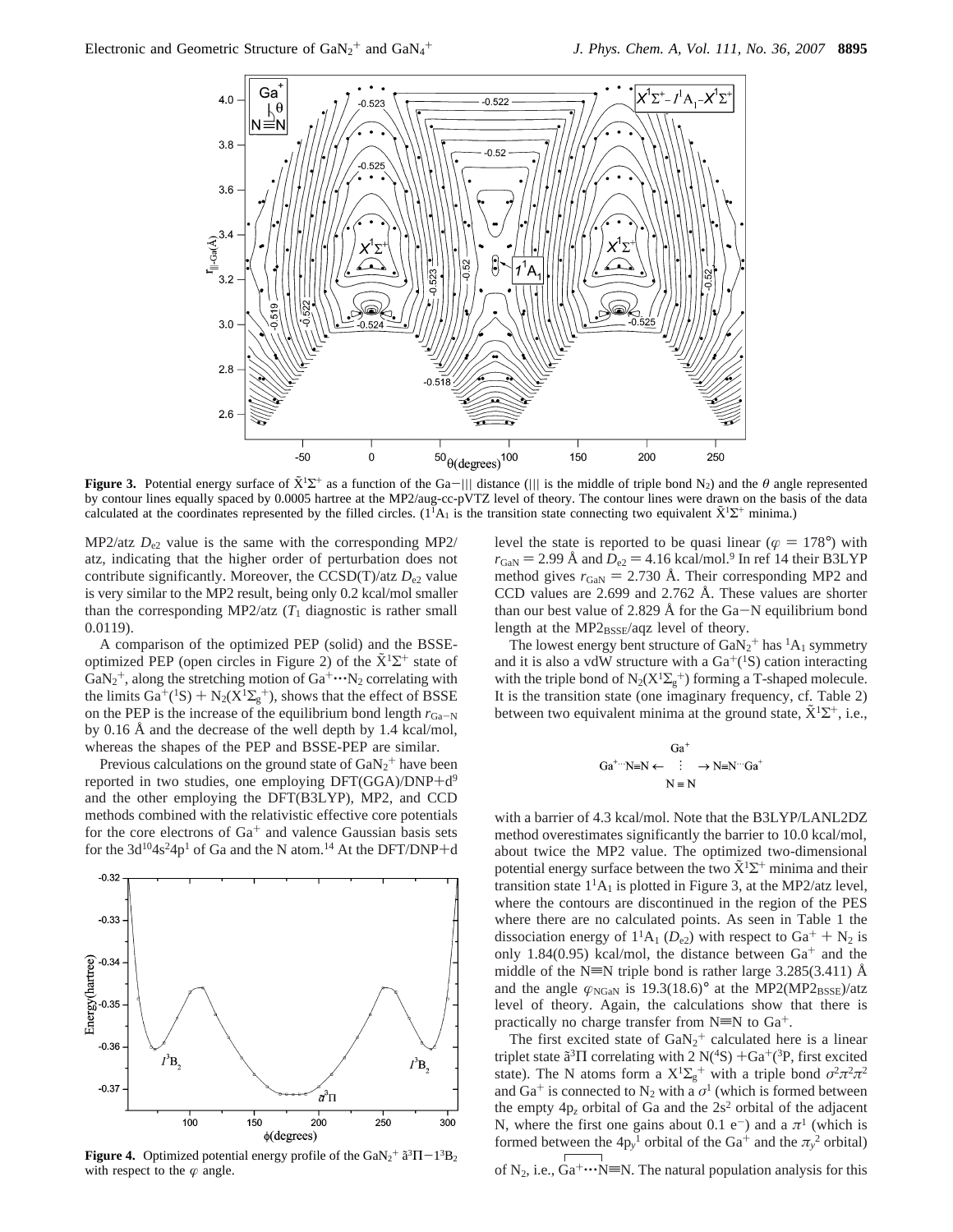structure gives Ga<sup>+</sup>:  $4s^{1.00}4p_z^{0.11}4p_x^{0.4}p_y^{0.92}$  indicating a small charge transfer from  $p_y(Ga^+)$  to  $\pi_y(N_2)$  and a back-donation from  $\sigma(N_2)$  to  $p_z(Ga^+)$ . The middle N atom gains about 0.3 e<sup>-</sup> and the other N loses  $\sim 0.3$  e<sup>-</sup>.

The reaction energy of  $\text{Gal}_2^+(\tilde{a}^3\Pi) \rightarrow \text{Gal}^+(\tilde{3}P) + \text{N}_2(\text{X}^1\Sigma_g^+)$ <br>  $D_{\tilde{a}} = 24.8 \text{ kcal/mol}$  at the MP2<sub>0000</sub>/agz level of theory (cf. is  $D_{e2} = 24.8$  kcal/mol, at the MP2<sub>BSSE</sub>/aqz level of theory, (cf. Table 1, Figure 2), and the bond distances are  $r_{Ga-N} = 2.067$ and  $r_{N-N} = 1.096$  Å. The spin contamination of the UMP2 calculation is very small with  $\langle S^2 \rangle = 2.01$  instead of 2. The  $\tilde{a}^3\Pi$  minimum can also be considered as made of GaN<sup>+</sup> (<sup>4</sup> $\Pi$ , sixth excited state of GaN<sup>+ 7</sup>) + N(<sup>4</sup>S). The N<sub>2</sub> of this structure has shorter  $r_{N-N}$  by about 0.01 Å than the free  $N_2$  molecule. As shown in Figure 2 the shapes of the PEP and BSSE-PEP of the  $\tilde{a}^3\Pi$  state are very similar, the latter curve having a longer *r*<sup>e</sup> bond length by 0.03 Å and a less deep well by 0.9 kcal/mol at the MP2/atz level.

The triangular  $1^{3}B_{2}$  structure contrary to  $1^{1}A_{1}$  is a minimum and Ga<sup>+</sup>(<sup>3</sup>P) interacts with the triple N=N bond of N<sub>2</sub>, with a binding energy of 16.0 kcal/mol at the MP2BSSE/atz level; cf. Table 1. The distance between  $Ga<sup>+</sup>$  and the middle of the triple bond ( $r_{Ga-||}$ ) and the angle  $\varphi_{NGaN}$  are 2.036 Å and 31.6°, respectively. The  $1<sup>3</sup>B<sub>2</sub>$  structure belongs to the surface of the  $\tilde{a}^{3}\Pi$  state and lies at 7.4 kcal/mol above  $\tilde{a}^{3}\Pi$  with a barrier of 9 kcal/mol along the path to the linear structure. The MP2/atz potential energy profile of the lowest triplet electronic state of  $GaN_2$ <sup>+</sup> is depicted in Figure 4.

The frequency of the N=N stretching mode is 2186.2 cm<sup>-1</sup> in the free N<sub>2</sub> molecule at MP2/atz level. In the  $X^1\Sigma^+$  and  $A^1A_1$ structures the corresponding frequencies are red-shifted only by 5 and 11  $cm^{-1}$  as a result of the formation of the vdW bond (see Table 2). On the contrary the  $\tilde{a}^3\Pi$  and  $1^3B_2$  structures exhibit a large blue shift of 1338 and 308  $cm^{-1}$ , respectively, because the  $Ga^+$ -N bond is short and not a vdW bond, so the  $N_2$  is more rigid and cannot stretch freely. That is why, in the case of the linear  $\tilde{a}^{3}\Pi$ , the frequency of the stretching mode is increased considerably.

The last two minima,  ${}^{3}\Sigma_{u}^{+}$  and  ${}^{3}\Delta_{u}$ , listed in Table 1, correspond to linear symmetric structures,  $N-Ga-N^{+}$ , with bond distances  $r_{Ga-N} = 1.870$  and 1.815 Å, respectively. Two of the three atoms are excited, i.e.,  $Ga^{+(3}P) + N(^{4}S) + N(^{2}D)$ , and BSSE-corrected binding energies, with respect to them are 170.1 and 128.8 kcal/mol, respectively. Finally, the lowest lying linear symmetric singlet N-Ga-N<sup>+</sup> state,  ${}^{1}\Sigma_{g}^{+}$ , calculated at 267 kcal/mol above the ground state is bound at the B3I YP/ 267 kcal/mol above the ground state is bound at the B3LYP/ LANL2DZ level but repulsive at the MP2/atz level and unbound with respect to the ground state atoms  $Ga^{+(1)}S + 2N(^{4}S)$ . In ref 14 this singlet NGaN<sup>+ 1</sup> $\Sigma$ <sub>g</sub><sup>+</sup> was also calculated along with the ground state.

Comparing our results on the  $\text{GaN}_2^+$  cation at the MP2/atz level with B3LYP/LANL2DZ, which is a DFT method with a small basis set, we observe a fair agreement on the geometry (the largest difference being less than 11%) and on the calculated *D*<sup>e</sup> with respect to the three separated atoms limit. But in the case of  $D_{e2}$  with respect to the  $Ga^+ + N_2$  the difference between the two methods is large, as for example, for the case of  $1<sup>1</sup>A<sub>1</sub>$ , where the BSSE-corrected MP2 method finds this state bound with respect to  $Ga^{+} + N_{2}$  products by 1 kcal/mol and the  $DFT_{BSSE}$  unbound by 0.8 kcal/mol, but given that the bond is weak, the difference is acceptable. A larger difference is found in the calculated  $D_{e2}$  for  $\tilde{a}^{3}\Pi$ , where the MP2<sub>BSSE</sub> value is 23.3 and the  $DFT_{BSSE}$  value is 41.6 kcal/mol. Moreover, differences are found in the relative energy of some structures as, for example, between the  $\tilde{X}^1\Sigma^+$  and  $1^1A_1$  structures, resulting in a value for the barrier height for the isomerization  $\tilde{X}^1\Sigma^+ \rightarrow 1^1A_1$  $\rightarrow$  X<sup>1</sup> $\Sigma$ <sup>+</sup>, which is twice the MP2 value.

# **IV. GaN4** +

In the present work we have calculated 34 structures, 12 minima, and 22 transition states or saddle points of the  $GaN_4$ <sup>+</sup> cation. The 10 highest transition states and saddle points are given as Supporting Information. The geometries of the remaining 24 structures at different levels of treatment are summarized in Figure 5. For convenience the structures have been labeled by three symbols, the first indicating the spin multiplicity (1 or 3), the second the kind of structure, i.e., whether it is a minimum (m) or a saddle point (s), and the third the energy rank of the structure; for instance, 1s2 means  $1 =$  singlet, s  $=$  (saddle point), and  $2$  = second lowest energy structure. In Table 3 total energies (*E*), dissociation energies  $D_{e1}$  with respect to Ga<sup>+</sup>(<sup>1</sup>S or <sup>3</sup>P) +  $4N(^{4}S)$ ,  $D_{e1}$  with respect to  $Ga^{+}(^{1}S)/Ga^{+}(^{3}P) + 2N_{2}(X^{1}\Sigma_{g}^{+})$ ,<br>and  $D_{e2}$  with respect to  $Ga^{N_{e}+} + N_{2}(X^{1}\Sigma_{g}^{+})$  or  $Ga^{+} + N_{e}$  as and  $D_{e3}$  with respect to  $\text{Gal}_2^+ + \text{N}_2(\text{X}^1\Sigma_g^+)$  or  $\text{Gal}^+ + \text{N}_4$  as appropriate in each case (see discussion below) are presented. Table 4 gives vibrational frequencies and IR intensities calculated for the six lowest lying singlet and eight lowest lying triplet structures of GaN<sub>4</sub><sup>+</sup>. Figures 6–10 depict the optimized potential<br>energy profiles with respect to  $Ga^{+} + 2N_2$  or  $GaN_2^{+} + N_2$  and energy profiles with respect to  $Ga^+ + 2N_2$  or  $GaN_2^+ + N_2$  and<br>the optimized two-dimensional potential energy surfaces bethe optimized two-dimensional potential energy surfaces between the two lowest minima (1m1 and 3m3) and their two transition states (1s2 and 3s4).

The ground state of  $\text{GaN}_4^+$ ,  $\bar{\text{X}}^1\text{A}_1$ , is a triangular structure  $\text{Ga}$  and  $\text{Ba}$  is a triangular structure (Figure 5a, 1m1), which may be considered as either having two  $N_2(X^1\Sigma_g^+)$  interacting with  $Ga^+(^1S)$  via two van der Waals (vdW) bonds or consisting of a GaN<sub>2</sub><sup>+</sup>( $\tilde{X}^1\Sigma^+$ ) and a N<sub>2</sub>( $X^1\Sigma_g^+$ ) interacting via a vdW bond forming an angle  $\mathcal{C}_{N} = 71.8^\circ$ interacting via a vdW bond forming an angle  $\varphi_{\text{NGaN}} = 71.8^{\circ}$ . Surprisingly, the angle  $\varphi_{\text{NGaN}}$  is less than 90 $^{\circ}$  which would have been expected, since the two vdW *σ* bonds interact with two empty perpendicular p orbitals of  $Ga^{+(1)}S$ ). The bond lengths  $r_{\rm N-N}$  and  $r_{\rm Ga-N}$  are practically the same as in  $\rm GaN_2^+(X^1\Sigma^+)$  at  $\rm aII$  levels of theory (cf. Tables 1 and Figure 5). So, we expect all levels of theory (cf. Tables 1 and Figure 5). So, we expect that the MP2-optimized geometry for BSSE using the qz or aqz basis will be  $r_{N-N} = 1.11$  and  $r_{Ga-N} = 2.83$  Å, as in the case of GaN<sub>2</sub><sup>+</sup>( $\tilde{X}^1\Sigma$ <sup>+</sup>). The N=N $\cdots$ Ga segment is quasi linear in all<br>basis sets and methods with the calculated value of the angle at basis sets and methods with the calculated value of the angle at 174.7-179.6°. Natural population analysis (npa) shows that the N atom at the end loses about  $0.18$  e<sup>-</sup> and the N closer to Ga gains about  $0.16$  e<sup>-</sup>, leaving the Ga atom with a net positive charge of  $0.98$  e<sup>-</sup>.

The calculated reaction energies for  $\text{Ga}^+\text{Na}^+ \rightarrow \text{Ga}^+(S)$  +  $\text{Ga}^+\text{Ca}^+\text{Na}^+$  $2N_2(X^1\Sigma_g^+)$  and  $GaN_4^+ \rightarrow GaN_2^+(\tilde{X}^1\Sigma_f^+) + N_2(X^1\Sigma_g^+)$  are 10.8<br>and 5.3 kcal/mol at the MP2-RSSE-corrected/az level of theory and 5.3 kcal/mol at the MP2-BSSE-corrected/qz level of theory (Table 3). The first one is twice as large as the second one; it is worth noting that the latter is similar to  $D_{e2}$  of  $\text{Gal}_2^+(\tilde{X}^1\Sigma^+)$ <br>that involves the removal of only one N<sub>2</sub> moiety at the same that involves the removal of only one  $N_2$  moiety at the same level of theory. In the case of  $GaN_2$ <sup>+</sup> the geometry was optimized for the BSSE energy, so judging from the similarity of the two systems, we can estimate that the BSSE-optimized energy of the  $GaN_4$ <sup>+</sup> for the above reactions will be 11.0 and 5.4 kcal/mol at the  $MP2_{BSSE}/qz$  or aqz level. The higher order of perturbation does not contribute significantly to the  $D_e$  of the above reactions; a single point calculation at the MP4/atz// MP2/atz level of theory gives *D*<sup>e</sup> about 0.1 kcal/mol lower, and because the MP4 was not optimized we expect that the optimized MP4 values will be almost the same or a little bit larger than those of MP2. Finally, the B3LYP/LANL2DZ method gives reaction energies overestimated compared to MP2 values but in tolerable agreement (see Table 3).

Isomerization between two equivalent  $\tilde{X}^{1}A_{1}$  minima, as the wedge changes direction, occurs via a transition state, the linear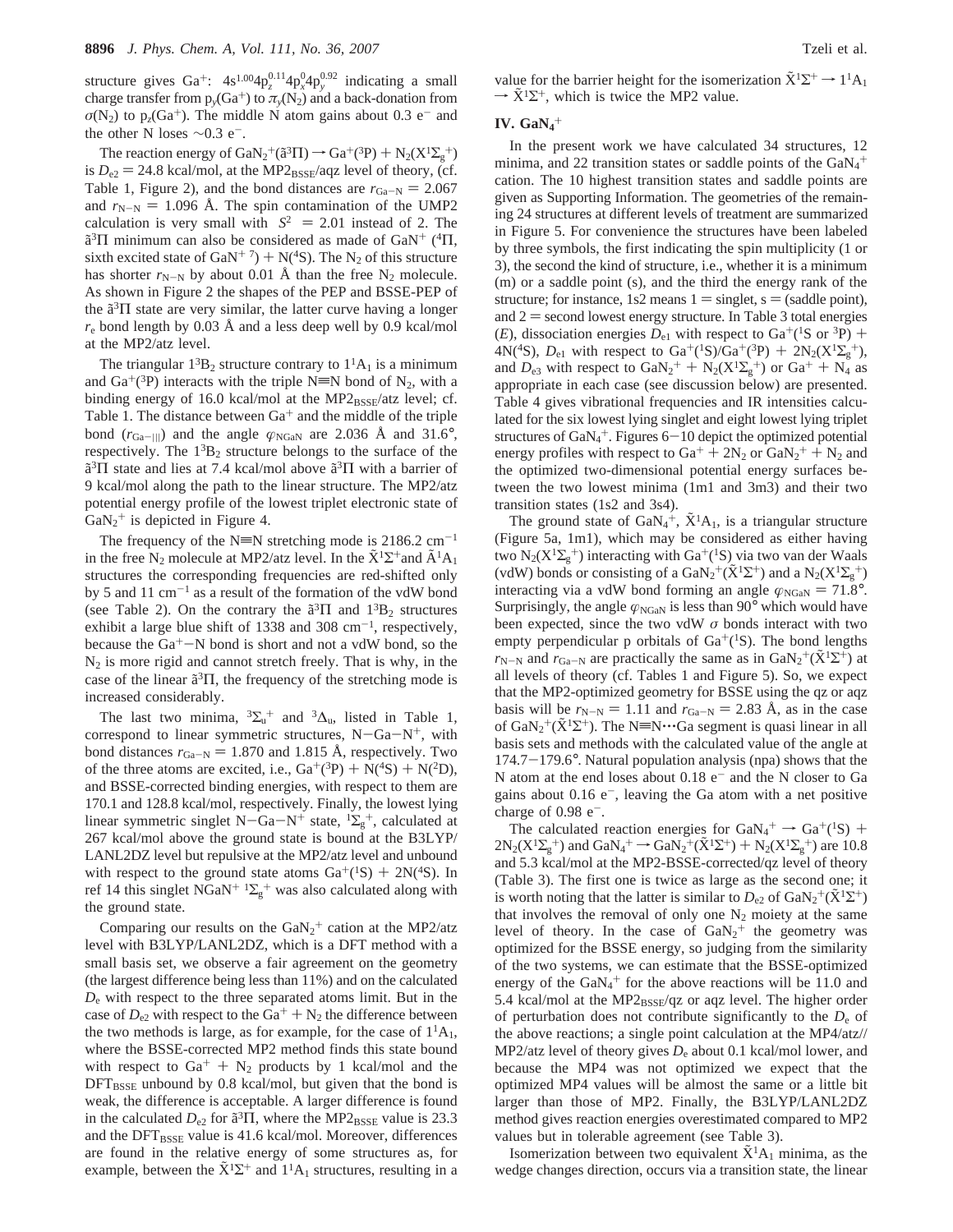

**Figure 5.** Optimized geometries of 24 structures of singlet and triplet GaN<sub>4</sub><sup>+</sup> species at (B3LYP/LANL2DZ)  $\langle MP2/6-311G+(2df)\rangle$   $\{MP2/pVTZ\}$ <br>MP2/aug-cc-pVTZ [MP2/ cc-pVOZ] levels of theory gray spheres = Ga black spheres =  $\overline{MP2}/\text{aug-cc-pVTZ}$  [MP2/ cc-pVQZ] levels of theory, gray spheres  $\equiv$  Ga, black spheres  $\equiv$  N.

1s2 (Figure 5b), which has an increased  $r_{Ga-N}$  bond by ∼0.2 Å at the MP2/atz level of theory whereas the barrier to isomerization is 2.16 kcal/mol; see Table 3. Using the nonaugmented basis set cc-pVTZ, or the  $6-311+G(2df)$  set, the calculated barrier is reduced substantially to 1.20 and 0.83 kcal/mol, respectively. The DFT value is 1.42 kcal/mol. The optimized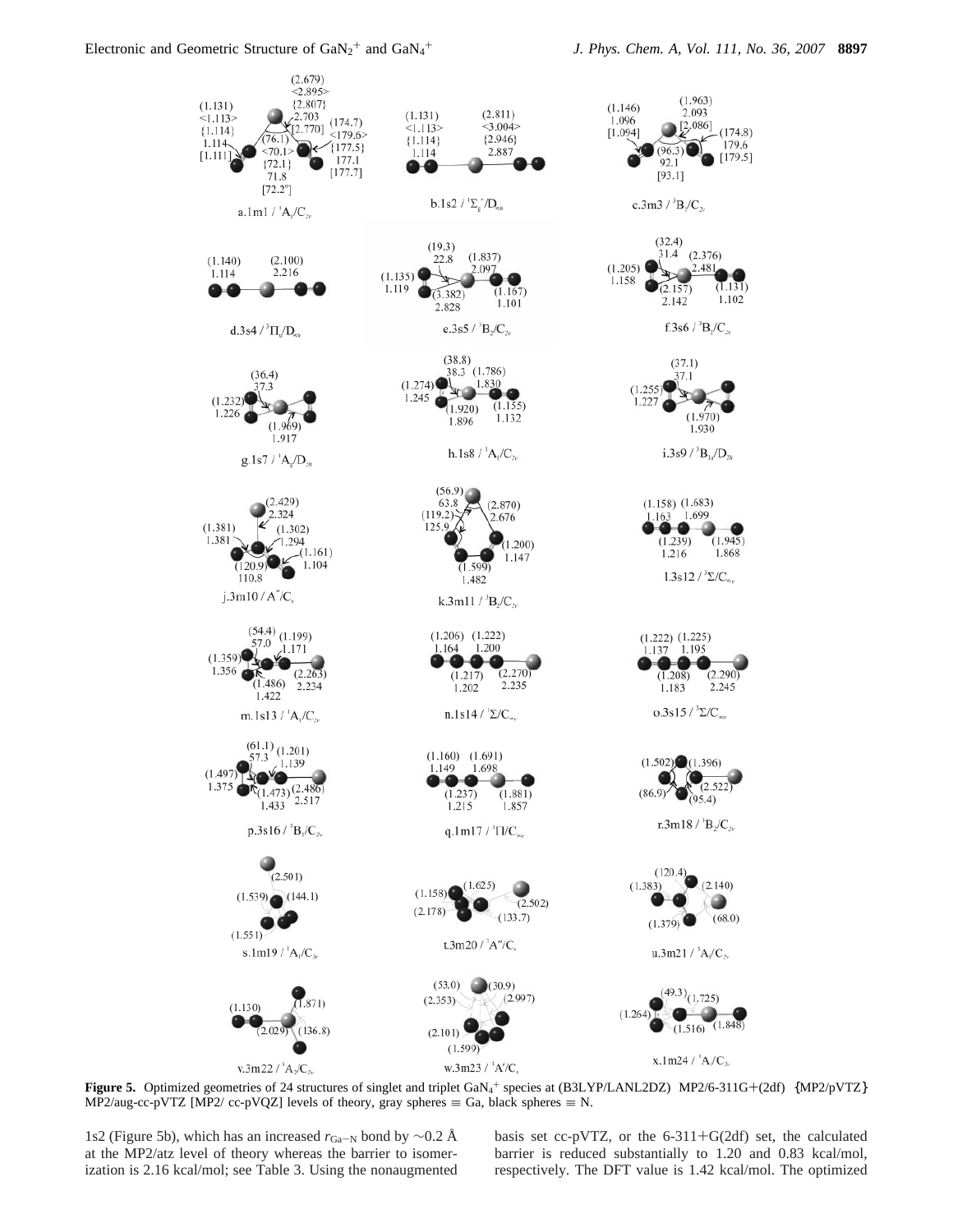**TABLE 3: GaN4** <sup>+</sup> **Structures Absolute Energies** *E***<sup>e</sup> (hartree), Dissociation Energies and BSSE-Corrected Values** *D***e(BSSE) (kcal/mol), and Energy Differences ∆***E* **(kcal/mol) at Different Levels of Theory**

|        |                     |              | $D_{e1}(BSE)^b$                 | $D_{e2}$ (BSSE) <sup>c</sup>      | $D_{e3}$ (BSSE) <sup>d</sup>                             | $D_{e3}$ (BSSE) <sup>e</sup>     |            |
|--------|---------------------|--------------|---------------------------------|-----------------------------------|----------------------------------------------------------|----------------------------------|------------|
| struct | method <sup>a</sup> | $-E_{\rm e}$ | $GaN_4^+ \rightarrow Ga^+ + 4N$ | $GaN_4^+ \rightarrow Ga^+ + 2N_2$ | $\text{GaN}_4^+ \rightarrow \text{GaN}_2^+ + \text{N}_2$ | $GaN_4^+ \rightarrow Ga^+ + N_4$ | $\Delta E$ |
| 1m1    | B3LYP               |              | 381.2 (377.7)                   | 18.69 (13.08)                     | 8.56(5.80)                                               |                                  | 0.0        |
|        | MP2/6               | 2141.721597  | 470.4 (463.2)                   | 10.67(9.40)                       | 5.28(4.61)                                               |                                  | 0.0        |
|        | MP2/tz              | 2141.884764  | 470.0 (464.5)                   | 12.55(10.47)                      | 6.18(5.09)                                               |                                  | $0.0\,$    |
|        | MP2/atz             | 2141.902498  | 474.8 (467.2)                   | 13.62 (9.96)                      | 6.88(4.89)                                               |                                  | 0.0        |
|        | MP4/atz             | 2141.963891  | 459.5 (452.6)                   | 13.45 (9.88)                      | 6.73(4.79)                                               |                                  | $0.0\,$    |
|        | MP2/qz              | 2142.024649  | 483.6 (479.9)                   | 12.98 (10.84)                     | 6.42(5.30)                                               |                                  | $0.0\,$    |
| 1s2    | B3LYP               |              | 379.8 (376.8)                   | 17.26 (11.97)                     | 7.14 (4.26)                                              |                                  | 1.42       |
|        | MP2/6               | 2141.720271  | 469.5 (463.8)                   | 9.83(8.61)                        | 4.44 (3.77)                                              |                                  | 0.83       |
|        | MP2/tz              | 2141.882859  | 468.8 (463.6)                   | 11.36(9.62)                       | 4.99(4.09)                                               |                                  | 1.20       |
|        | MP2/atz             | 2141.899062  | 472.7 (466.5)                   | 11.47(9.31)                       | 4.73 (3.78)                                              |                                  | 2.16       |
| 3m3    | B3LYP               |              | 438.2 (434.0)                   | 75.70 (66.04)                     | 28.57 (23.85)                                            |                                  | 62.6       |
|        | MP2/atz             | 2141.772707  | 512.2 (498.6)                   | 50.99 (41.37)                     | 23.04 (17.55)                                            |                                  | 81.5       |
|        | MP2/qz              | 2141.883804  | 518.6 (512.8)                   | 47.89 (43.53)                     | 20.84 (18.50)                                            |                                  | 88.4       |
| 3s4    | B3LYP               |              | 422.1 (418.5)                   | 59.52 (50.60)                     | 12.39 (7.37)                                             |                                  | 78.8       |
|        | MP2/atz             | 2141.756466  | 502.0 (491.3)                   | 40.79 (33.97)                     | 12.85 (9.92)                                             |                                  | 91.6       |
| 3s5    | B3LYP               |              | 410.3 (406.2)                   | 47.77 (40.88)                     | $0.64(-0.63)$                                            |                                  | 90.5       |
|        |                     |              |                                 |                                   | 22.23(16.90)                                             |                                  |            |
|        | MP2/atz             | 2141.740081  | 491.4 (481.8)                   | 30.51 (24.57)                     | 2.56(1.07)                                               |                                  | 101.9      |
|        |                     |              |                                 |                                   | $9.25(5.06)^f$                                           |                                  |            |
| 3s6    | B3LYP               |              | 402.2 (398.8)                   | 39.63 (32.95)                     | $-7.50(-10.96)$                                          |                                  | 98.7       |
|        |                     |              |                                 |                                   | 14.09(9.77)                                              |                                  |            |
|        | MP2/atz             | 2141.738317  | 490.6 (480.1)                   | 29.41 (22.58)                     | $1.46(-2.85)$                                            |                                  | 103.0      |
|        |                     |              |                                 |                                   | 8.14(6.16)                                               |                                  |            |
| 1s7    | B3LYP               |              | 339.0 (334.5) <sup>8</sup>      |                                   |                                                          |                                  | 161.8      |
|        | MP2/atz             | 2141.668257  | 446.7 (431.4) <sup>8</sup>      |                                   |                                                          |                                  | 147.0      |
| 1s8    | B3LYP               |              | $366.2 (361.1)^{g}$             |                                   |                                                          |                                  | 134.6      |
|        | MP2/atz             | 2141.667817  | 446.4 (430.9) <sup>8</sup>      |                                   |                                                          |                                  | 147.3      |
| 3s9    | B3LYP               |              | 332.8 (328.4)                   |                                   |                                                          |                                  | 168.1      |
|        | MP2/atz             | 2141.627264  | 420.9 (407.2)                   |                                   |                                                          |                                  | 172.7      |
| 3m10   | B3LYP               |              | $256.3(253.3)^h$                |                                   |                                                          | 14.24 (12.63)                    | 125.0      |
|        | MP2/atz             | 2141.626542  | $301.7 (292.5)^h$               |                                   |                                                          | 19.98 (15.42)                    | 173.2      |
| 3m11   | B3LYP               |              | 248.6 $(245.4)^h$               |                                   |                                                          | 10.95(7.95)                      | 132.7      |
|        | MP2/atz             | 2141.621067  | $298.3 (290.1)^h$               |                                   |                                                          | 15.57 (12.28)                    | 176.6      |
| 3s12   | B3LYP               |              | 360.9 (355.1)                   |                                   |                                                          |                                  | 140.0      |
|        | MP2/atz             | 2141.609574  | 409.8 (397.0)                   |                                   |                                                          |                                  | 183.8      |
| 1s13   | B3LYP               |              | 211.9 (209.0)                   |                                   |                                                          | 24.45 (23.29)                    | 169.3      |
|        | MP2/atz             | 2141.607255  | 289.6 (279.2)                   |                                   |                                                          | 26.23 (21.27)                    | 185.3      |
| 1s14   | B3LYP               |              | 237.0 (234.0)                   |                                   |                                                          | 24.21 (22.14)                    | 144.3      |
|        | MP2/6               | 2141.406738  | 272.8 (262.5)                   |                                   |                                                          |                                  | 197.6      |
|        | MP2/tz              | 2141.582878  | 280.6 (272.7)                   |                                   |                                                          |                                  | 189.4      |
|        | MP2/atz             | 2141.603920  | 287.5 (276.4)                   |                                   |                                                          | 24.43 (19. 20)                   | 187.4      |
| 3s15   | B3LYP               |              | $262.0(259.2)^h$                |                                   |                                                          | 21.86 (19.74)                    | 119.3      |
|        | MP2/atz             | 2141.600206  | $285.2(274.6)^h$                |                                   |                                                          | 22.98 (17.79)                    | 189.7      |
| 3s16   | B3LYP               |              | $199.9(197.3)^n$                |                                   |                                                          | 11.56(9.83)                      | 181.4      |
|        | MP2/atz             | 2141.537180  | $245.4(237.3)^h$                |                                   |                                                          | 7.77(4.70)                       | 229.2      |
| 1m17   | B3LYP               |              | 314.5 (309.1) <sup>8</sup>      |                                   |                                                          |                                  | 186.4      |
|        | MP2/atz             | 2141.533607  | 353.2 $(348.1)^{8}$             |                                   |                                                          |                                  | 231.5      |
| 3m18   | B3LYP               |              | 312.7 (309.9)                   |                                   |                                                          |                                  | 188.2      |
| 1m19   | B3LYP               |              | 187.1 (183.7)                   |                                   |                                                          |                                  | 194.1      |
| 3m20   | B3LYP               |              | 288.1 (285.2)                   |                                   |                                                          |                                  | 212.8      |
| 3m21   | B3LYP               |              | 285.1 (281.5)                   |                                   |                                                          |                                  | 215.7      |
| 3m22   | B3LYP               |              | 284.7 (280.7)                   |                                   |                                                          |                                  | 216.2      |
| 3m23   | B3LYP               |              | 281.4 (277.3)                   |                                   |                                                          |                                  | 219.5      |
| 1m24   | B3LYP               |              | 122.3 (117.5)                   |                                   |                                                          |                                  | 258.9      |
|        |                     |              |                                 |                                   |                                                          |                                  |            |

*a* B3LYP = B3LYP/LANL2DZ, MP2/6 = MP2/6-311+G(2df), MP2/tz = MP2/cc-pVTZ, MP2/atz = MP2/aug-cc-pVTZ, and MP2/qz = MP2/ cc-pVQZ. The unrestricted MP method has been used for the triplet structures. *b*  $D_e$  with respect to Ga<sup>+</sup>(<sup>1</sup>S and <sup>3</sup>P) + 4N(<sup>4</sup>S) for the singlet and triplet states, respectively. <sup>*c*</sup>  $D_e$  with respect to Ga<sup>+</sup>(<sup>1</sup>S and <sup>3</sup>P) +  $2N_2(X^1\Sigma_g^+)$  for the singlet and triplet states, respectively. *d*<sup>1</sup> $D_e$  with respect to  $N_d(3A'') + Ga^+(3)$  for 3m10  $N_d(3B_0) + Ga^+(3)$  $\frac{GaN_2^+(X^1\Sigma + \text{and } X^3\Pi) + N_2(X^1\Sigma_g^+)}{Ga^+(S)\text{ for 3m11 } N_4(3S_2)}$  for the singlet and triplet states, respectively. *<sup>e</sup>D<sub>e</sub>* with respect to N<sub>4</sub>(3A'') + Ga<sup>+</sup>(<sup>1</sup>S) for 3m10, N<sub>4</sub>(3B<sub>2</sub>) + Ga<sup>+</sup>(1S) for 3m11, N<sub>4</sub>(3B<sub>2</sub>  $Ga^{+(1)}S$ ) for 3m11,  $N_4(^{1}A_1) + Ga^{+(1}S)$  for 1s13,  $N_4(^{1}\Sigma) + Ga^{+(1}S)$  for 1s14,  $N_4(^{3}\Sigma) + Ga^{+(1}S)$  for 3s15, and  $N_4(^{3}B_1) + Ga^{+(1}S)$  for 3s16.  ${}^fD_e$  with respect to  $Ga^{+(1}S) + N_2(S^1\Sigma_1 + S^2)$ , with respect to  $Ga^{+(1}$ respect to  $\text{GaN}_2^+(\vec{b}^3B_2) + \text{N}_2(\text{X}^1\Sigma_g^+)$ . *g D*<sub>e</sub> with respect to  $\text{Ga}^+(\text{3P}) + 4\text{N}(4\text{S})$ ; the *D*<sub>e</sub> BSSE corrected with respect to  $\text{Ga}^+(\text{S}) + 4\text{N}(4\text{S})$  is 312.6 (1s7) 312.1 (1s8) and 229.3 kcal (1s7), 312.1 (1s8), and 229.3 kcal/mol (1m17) at the MP2/atz level. <sup>*h*</sup>  $D_e$  with respect to  $Ga^+(S) + 4N(^4S)$ .

MP2/atz potential energy profiles of the  $1m1(^1A_1)$  and  $1s2(^1\Sigma_g^+)$ structures of the  $GaN_4$ <sup>+</sup> cation are plotted as the  $Ga$ <sup>+</sup> is being removed in Figure 6. In the inset, the optimized potential energy profile of the ground state,  $1m1({}^1A_1) - 1s2({}^1\Sigma_g^+)$  with respect to the angle  $\varphi$  is shown, and a contour plot of the optimized two-dimensional potential energy surface between the two 1m1-

 $({}^{1}A_{1})$  minima and their transition state  $1s2({}^{1}\Sigma_{g}^{+})$  at the MP2/ atz level is given in Figure 7.

Table 4 presents harmonic frequencies of 1m1 and 1s2 at MP2/tz and MP2/atz level of theory. The frequencies  $\omega_2$  to  $\omega_6$ (1m1) and  $\omega_3$  to  $\omega_8$  (1s2) are all within a narrow range of 20  $cm^{-1}$ ; consequently, the ordering of frequencies of stretching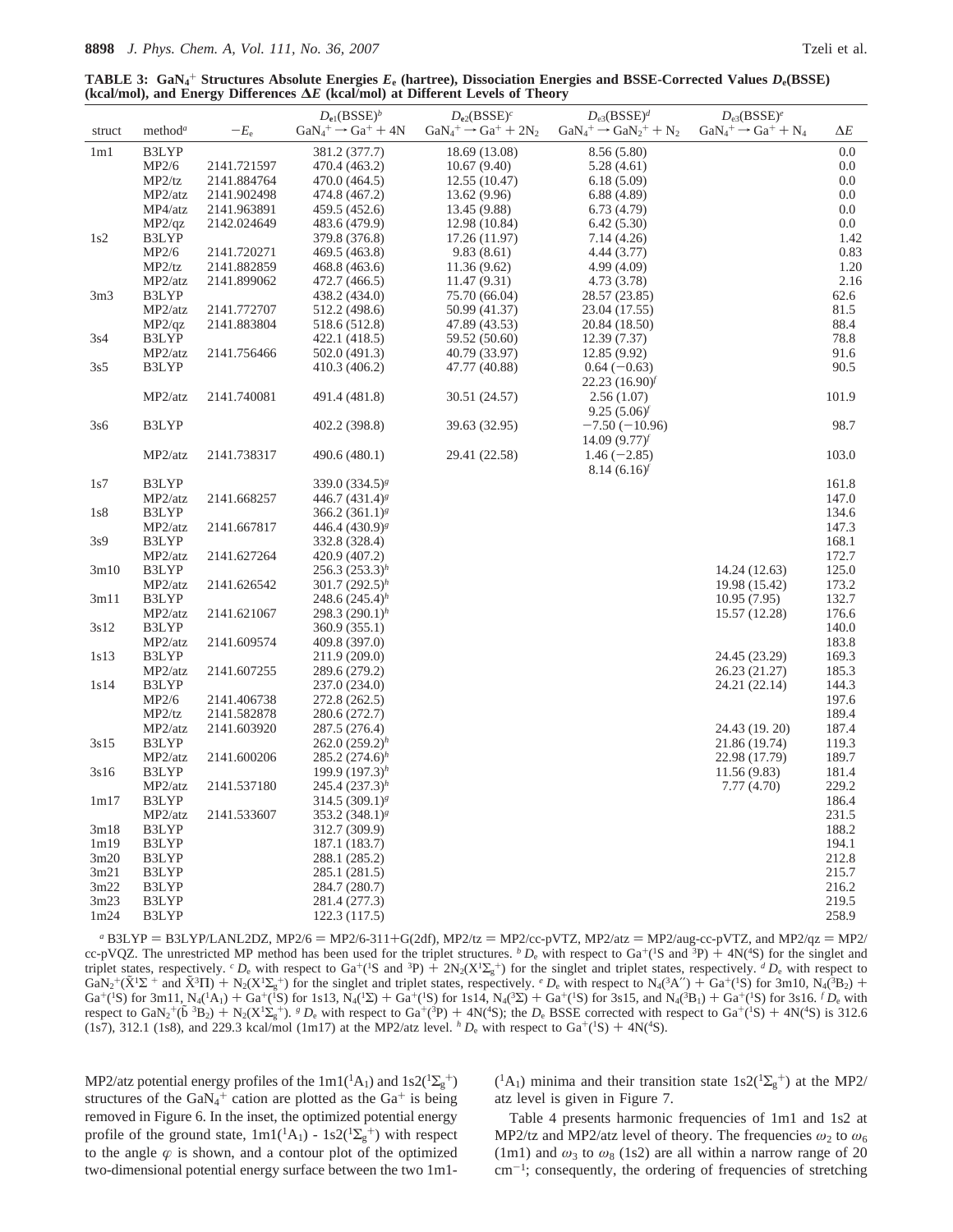TABLE 4: Harmonic Frequencies (cm<sup>-1</sup>) and IR Intensities (km/mol) of the Six Singlet and Eight Triplet Structures of GaN<sub>4</sub><sup>+</sup> **Cation at MP2/cc-pVTZ(tz) and MP2/aug-cc-pVTZ(atz) Level of Theory**

|                       |                  | 1m1                               |                  |                                   |                  | 1s2              |                  |                                   | 3m3              |                  | 3s4          |                  |  |
|-----------------------|------------------|-----------------------------------|------------------|-----------------------------------|------------------|------------------|------------------|-----------------------------------|------------------|------------------|--------------|------------------|--|
|                       | tz               |                                   |                  | atz                               |                  | tz               | atz              |                                   | atz              |                  |              | atz              |  |
|                       | $\omega_{e}$     | IR                                | $\omega_{e}$     | IR                                | $\omega_{e}$     | IR               | $\omega_{\rm e}$ | IR                                | $\omega_{e}$     | IR               | $\omega_{e}$ | IR               |  |
| $\omega_1$            | 34.1             | 0.7                               | 37.3             | 1.1                               | 7.8i             | 2.3              | 16.6i            | 2.1                               | 68.4             | 0.3              | 86.1i        | 0.7              |  |
| $\omega_2$            | 90.9             | 12.5                              | 86.6             | $\overline{0}$                    | 7.8i             | 2.3              | 16.6i            | 2.1                               | 221.7            | $1.2\,$          | 48.0         | 0.3              |  |
| $\omega_3$            | 98.8             | 21.3                              | 88.6             | 0.02                              | 81.9             | $\overline{0}$   | 63.2             | 47.2                              | 261.1            | 5.3              | 125.5        | 2.3              |  |
| $\omega_4$            | 109.1            | 1.3                               | 93.0             | 2.8                               | 86.7             | 42.2             | 78.6             | $\mathbf{0}$                      | 261.2            | $\Omega$         | 153.8        | $\overline{0}$   |  |
| $\omega_5$            | 110.3            | $\overline{0}$                    | 96.9             | 12.9                              | 99.1             | 0.1              | 78.6             | $\mathbf{0}$                      | 261.4            | 1.3              | 190.5        | $\boldsymbol{0}$ |  |
| $\omega_6$            | 111.2            | 0.05                              | 100.4            | 23.2                              | 99.1             | 0.1              | 79.0             | $\overline{0}$                    | 264.0            | 0.0002           | 227.4        | $\overline{0}$   |  |
| $\omega_7$            | 133.4            | 6.5                               | 137.5            | 8.7                               | 99.5             | $\overline{0}$   | 84.2             | $\theta$                          | 288.3            | 6.6              | 274.9        | 154.3            |  |
| $\omega_8$            | 2189.1           | 23.1                              | 2178.8           | 27.1                              | 99.5             | $\overline{0}$   | 84.2             | $\overline{0}$                    | 3528.9           | 357.5            | 286.8        | 2.2              |  |
| $\omega_{9}$          | 2189.8           | 14.7                              | 2179.8           | 17.6                              | 2192.4           | 30.6             | 2182.1           | 33.8                              | 3572.0           | 872.8            | 2378.6       | 0.0001           |  |
|                       |                  |                                   |                  |                                   | 2192.7           | $\overline{0}$   | 2182.6           | $\Omega$                          |                  |                  | 2450.6       | 1471             |  |
| $\omega_{10}$         |                  |                                   |                  |                                   |                  |                  |                  |                                   |                  |                  |              |                  |  |
|                       | 3s5<br>3s6       |                                   |                  |                                   | 1s7              |                  | 1s8              |                                   | 3s9              |                  | 3m10         |                  |  |
|                       |                  | atz<br>atz                        |                  |                                   | atz              |                  | atz              |                                   | atz              |                  | atz          |                  |  |
|                       | $\omega_{\rm e}$ | $\ensuremath{\mathsf{IR}}\xspace$ | $\omega_{\rm e}$ | $\ensuremath{\mathsf{IR}}\xspace$ | $\omega_{\rm e}$ | IR               | $\omega_{\rm e}$ | $\ensuremath{\mathsf{IR}}\xspace$ | $\omega_{\rm e}$ | <b>IR</b>        | $\omega_{e}$ | IR               |  |
| $\omega_1$            | 34.9i            | 0.2                               | 119.9i           | 0.05                              | 73.3i            | 4.3              | 330.5i           | 51.8                              | 228.5i           | $\mathbf{0}$     | 70.7         | 0.3              |  |
| $\omega_2$            | 24.1i            | 0.2                               | 27.6i            | 0.9                               | 55.8             | 16.1             | 58.8             | 9.7                               | 75.4             | 23.1             | 105.0        | 0.1              |  |
| $\omega_3$            | 68.1             | 14.0                              | 13.6i            | 0.7                               | 218.7            | $\mathbf{0}$     | 214.4            | 18.8                              | 209.0            | 40.4             | 162.0        | 45.4             |  |
| $\omega_4$            | 91.1             | 0.2                               | 117.0            | 35.6                              | 506.1            | $\theta$         | 293.3            | 1.2                               | 520.6            | $\boldsymbol{0}$ | 292.7        | 12.2             |  |
| $\omega_5$            | 218.2            | 0.6                               | 139.6            | 1.6                               | 557.8            | $\mathbf{0}$     | 428.8            | 177.4                             | 682.7            | 101.1            | 638.8        | 10.2             |  |
| $\omega_6$            | 268.0            | 14.1                              | 447.9            | 171.4                             | 586.9            | 3.5              | 573.1            | 258.4                             | 1579.2           | 0.001            | 671.6        | 3.1              |  |
| $\omega_7$            | 289.6            | 0.1                               | 451.7            | 7.8                               | 732.7            | 106.1            | 659.9            | 0.8                               | 1596.7           | $\mathbf{0}$     | 940.8        | 92.3             |  |
| $\omega_8$            | 2137.5           | 0.3                               | 2505.0           | 3403                              | 1487.2           | $\overline{0}$   | 1365.7           | 902.9                             | 1827.3           | 18902            | 1057.4       | 252.6            |  |
| $\omega$ <sup>9</sup> | 3441.3           | 1168                              | 3248.0           | 1045                              | 1658.5           | 218.5            | 1920.3           | 1255                              | 11244            | 0.001            | 3451.9       | 16.11            |  |
|                       |                  |                                   |                  |                                   |                  |                  |                  |                                   |                  |                  |              |                  |  |
|                       |                  | 3m11                              |                  | 3s12                              |                  | 1s13             |                  |                                   |                  | 1s14             |              |                  |  |
|                       |                  | atz                               |                  | atz                               | atz              |                  |                  | tz                                |                  |                  | atz          |                  |  |
|                       | $\omega_{\rm e}$ | IR                                |                  | $\omega_{\rm e}$                  | IR               | $\omega_{\rm e}$ | IR               | $\omega_{\rm e}$                  | IR               | $\omega_{\rm e}$ | IR           |                  |  |
| $\omega_1$            | 43.7             | 4.4                               |                  | 197.2i                            | 13.0             | 180.6i           | 2.9              | 810.8i                            | 0.0007           | 795.3i           | 0.04         |                  |  |
| $\omega_2$            | 110.0            | 25.3                              |                  | 197.2i                            | 13.0             | 29.7i            | 4.1              | 43.9i                             | 2.7              | 47.1i            | 2.7          |                  |  |
| $\omega_3$            | 151.4            | 1.1                               |                  | 92.9                              | 9.6              | 68.3             | 0.9              | 55.0                              | 0.04             | 44.7             | 0.03         |                  |  |
| $\omega_4$            | 283.4            | $\overline{0}$                    |                  | 92.9                              | 9.6              | 185.1            | 82.2             | 168.5                             | 94.4             | 188.2            | 92.6         |                  |  |
| $\omega_5$            | 297.1            | 0.4                               |                  | 455.2                             | 0.9              | 497.9            | 6.9              | 264.6                             | 6.6              | 262.7            | 6.9          |                  |  |
| $\omega_6$            | 607.9            | 13.4                              |                  | 455.2                             | 0.9              | 609.5            | 44.5             | 292.3                             | 7.8              | 288.6            | 7.9          |                  |  |
| $\omega_7$            | 1060.8           | 6.7                               |                  | 525.3                             | 22.4             | 894.7            | 13.0             | 627.9                             | 0.0001           | 631.4            | 0.002        |                  |  |
| $\omega_8$            | 2440.8           | 208.0                             |                  | 762.6                             | 21.3             | 1022.3           | 10.9             | 1016.7                            | 144.0            | 1020.7           | 147.4        |                  |  |
| $\omega_{9}$          | 5798.3           | 10146                             |                  | 1661.7                            | 574.3            | 1894.5           | 797.5            | 1744.4                            | 512.3            | 1743.9           | 533.6        |                  |  |
| $\omega_{10}$         |                  |                                   |                  | 2805.5                            | 423.3            |                  |                  | 2407.6                            | 88.0             | 2402.2           | 90.8         |                  |  |
|                       |                  |                                   |                  |                                   |                  |                  |                  |                                   |                  |                  |              |                  |  |

and bending modes is different in the two basis sets. Compared to the frequencies of the modes of  $\text{Gal}_2^+(\tilde{X}^1\Sigma^+)$  and  $N_2$ , they show small shifts ranging from  $-33$  to  $+34$  cm<sup>-1</sup>. The two show small shifts ranging from  $-33$  to  $+34$  cm<sup>-1</sup>. The two imaginary frequencies of 1s2 correspond to the bending of the linear  $N-N-Ga^+ - N-N$  in two dimensions.



**Figure 6.** Potential energy curves of the  $1ml(^{1}A_{1})$  and  $1s2(^{1}\Sigma_{g}^{+})$  states of the GaN<sub>4</sub><sup>+</sup> cation with respect to the  $r_{Ga-N}$  distance, at the MP2/<br>ough as  $\frac{N}{T}$  level of theory. Inset: Optimized potential approxy profile aug-cc-pVTZ level of theory. Inset: Optimized potential energy profile of  $1m1({}^{1}A_{1})-1s2({}^{1}\Sigma_{g}^{+})$  with respect to the angle  $\varphi$ .

The second minimum calculated for  $\text{GaN}_4^+$  is the  $\text{3m3}(^{3}\text{B}_1)$ structure (Figure 5c) which is a bent structure similar to 1m1, but here the  $Ga<sup>+</sup>$  cation is in its first excited state  ${}^{3}P$ , so its components are  $Ga^+(3P) + 2N_2(X^1\Sigma_g^+)$  or  $GaN_2^+(\tilde{a}^3\Pi) + N_2$ <br>( $X^1\Sigma$  +) In this case, the angle  $g_{NQ}$  y is 92.1° about 20° larger  $(X^{1}\Sigma_{g}^{+})$ . In this case, the angle  $\varphi_{NGaN}$  is 92.1°, about 20° larger than that of 1m1. The two  $N_2$  are perpendicular to each other because they bind to two empty perpendicular p orbitals of  $Ga^+$ . The reaction energies are 43.5 and 18.5 kcal/mol, respectively, for the two dissociation process given above at the MP2-BSSE corrected/qz level of theory (Table 3), and we can estimate that the BSSE-optimized energy will be 43.7 and 18.6 kcal/mol at the  $MP2_{BSSE}/qz$  or aqz level. These values are about 4 times higher than the corresponding values calculated for 1m1. The  $Ga<sup>+</sup>-N$  bonds of 3m3 are much shorter than those of 1m1, and they are not vdW bonds as in the case of 1m1. The spin contamination of UMP2 calculation is very small, with  $\langle S^2 \rangle$  = 2.02 instead of 2.

The transition state between the two equivalent wedge 3m3 structures is the linear 3s4 species (Figure 5d). The energy barrier to inversion is 10.2 kcal/mol. Note that the DFT method overestimates this barrier by 6 kcal/mol (see Table 3). In Figure 8, the MP2/atz potential energy profiles of the  $3m3(^{3}B_{1})$  and  $3s4(^{3}\Pi_{u})$  states of the GaN<sub>4</sub><sup>+</sup> cation are plotted as the Ga<sup>+</sup> is being removed while the angle  $\varphi_{\text{NGaN}}$  is kept constant. In the inset, the optimized potential energy profile of  $3m3(^3B_1)-3s4(^3\Pi_u)$  with respect to the angle  $\varphi$  is drawn; a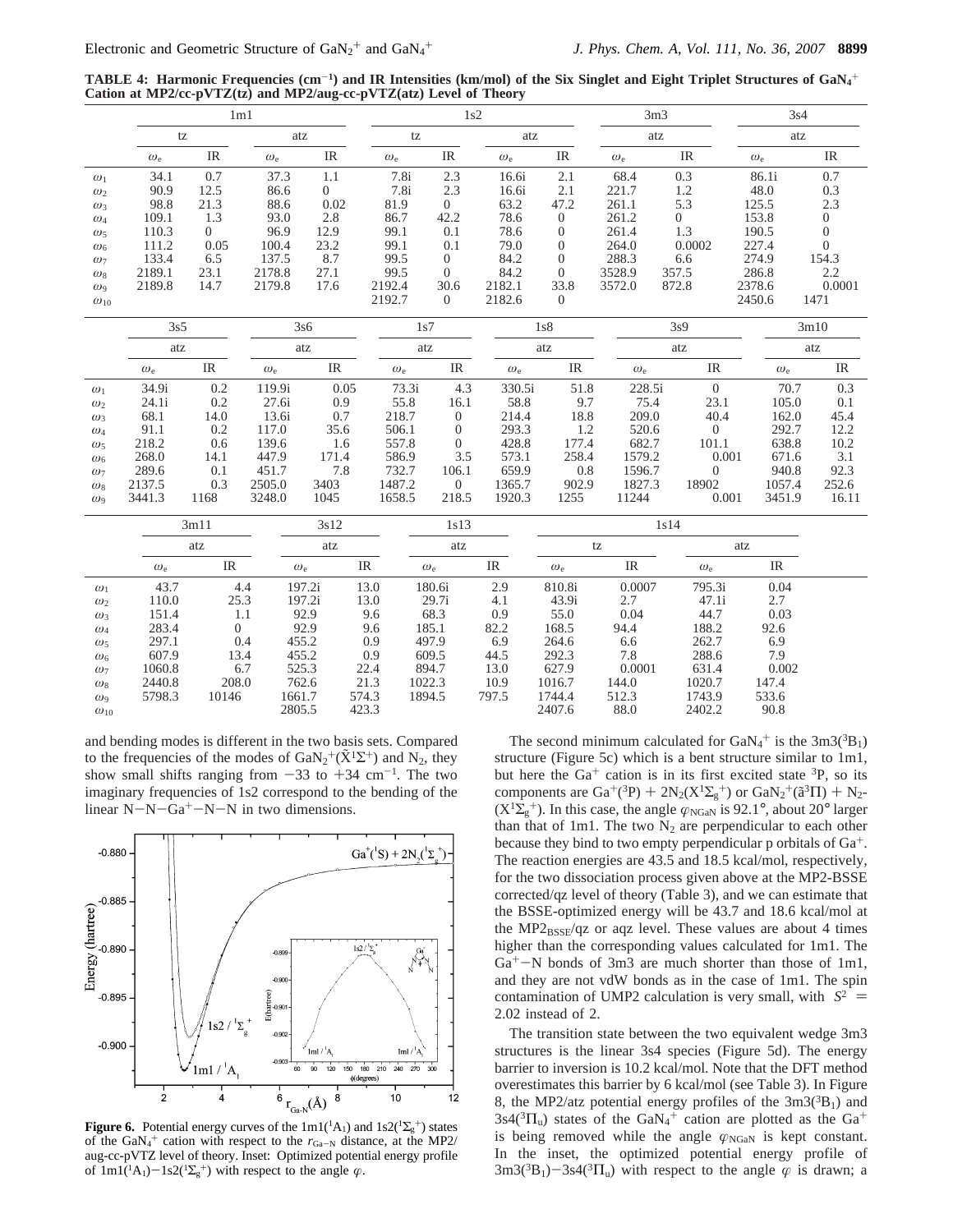

**Figure 7.** Potential energy surface of  $1m(1A_1)-1s2(1\Sigma_g^+)$  as a function of the Ga-N distance and the  $\varphi_{NGaN}$  angle represented by contour lines equally spaced by 0.0002 hartree at the MP2/ang-cc-pVTZ level of theory. equally spaced by 0.0002 hartree at the MP2/aug-cc-pVTZ level of theory. The contour lines were drawn on the basis of the data calculated at the coordinates represented by the filled circles.



**Figure 8.** Potential energy curves of the  $3m3(^{3}B_{1})$  and  $3s4(^{3}\Pi_{u})$  states of the GaN<sub>4</sub><sup>+</sup> cation with respect to the  $r_{Ga-N}$  distance, at the MP2/ aug-cc-pVTZ level of theory. Inset: Optimized potential energy profile of  $3m3(^{3}B_{1})-3s4(^{3}\Pi_{u})$  with respect to the angle  $\varphi$ .

contour plot of the potential energy surface showing the two  $3m3(^{3}B_1)$  minima and their transition state  $3s4(^{3}\Pi_u)$  is given in Figure 9.

Comparing the modes of 3m3 to those of  $\text{GaN}_2^+(\tilde{a}^3\Pi)$  and N<sub>2</sub>, the  $\omega_2$  to  $\omega_7$  frequencies of 3m3 are shifted only by about  $\pm$  20 cm<sup>-1</sup>. The corresponding  $\omega$  values of 3s4 are much more red-shifted, up to 110 cm-1. The *ω*<sup>8</sup> (3m3, symmetric stretch of two N $\equiv$ N) presents a large blue shift of 1343 cm<sup>-1</sup> with respect to the free  $N_2$ , similar to the 1338 cm<sup>-1</sup> shift in  $\text{GaN}_2^{\text{+}}(\tilde{a}^3 \Pi)$ , whereas  $\omega_9$  (3m3), which corresponds to asymmetric stretch, shows an even larger shift of  $1386 \text{ cm}^{-1}$ . The large blue shifts results from the fact that the  $N_2$  is more rigid and cannot stretch freely. In 3s4 the *ω*<sup>8</sup> and *ω*<sup>9</sup> are blue-shifted only by 192 and 264  $cm^{-1}$ , which is consistent with the fact that the Ga-N bond is elongated compared to 3m3 and  $N_2$  has more freedom to stretch.

In 3m3 the natural population analysis shows that electrons are transferred to the Ga<sup>+</sup> cation whose net charge is  $+0.88|e^-|$ , the N atoms at the end have a positive charge of about  $+0.28$ each, and the N atoms closer to Ga have gained  $0.22$  e<sup>-</sup>. A similar charge transfer exists in the 3s4 structure.

The  $3s5(^{3}B_{2})$ ,  $3s6(^{3}B_{2})$ , and  $1s8(^{1}A_{1})$  structures (Figures 5e,f,h) lie at 20.5, 21.6, and 65.8 kcal/mol, respectively, above the lowest triplet structure, 3m3. They are T-shaped and have very similar shapes consisting of either a triangular  $GaN_2^+$  and a  $N_2$  connected with a bond to  $Ga^+$ , or a linear  $Ga^+NN$  whose  $Ga<sup>+</sup>$  interacts with the N<sub>2</sub> triple bond. Although both triplet structures 3s5 and 3s6 may be thought of as consisting of  $N_2(X^1\Sigma_g^+)$  + GaN<sub>2</sub><sup>+</sup>(<sup>3</sup>H) or GaN<sub>2</sub><sup>+</sup>(<sup>3</sup>B<sub>2</sub>) + N<sub>2</sub>( $X^1\Sigma_g^+$ ), they<br>differ in the actual values of the bond-lengths and in fact, the differ in the actual values of the bond-lengths and, in fact, the  $N_2(X^1\Sigma_g^+)$  + GaN<sub>2</sub><sup>+</sup>(<sup>3</sup> $\Pi$ ) limit is more appropriate for 3s5 with<br>a BSSE-corrected dissociation energy  $D_2(BSSE) = 1.1$  kcal a BSSE-corrected dissociation energy  $D_{e3}(BSSE) = 1.1$  kcal/ mol and the  $\text{GaN}_2^{+}(^{3}B_2) + \text{N}_2(\text{X}^{1}\Sigma_g^{+})$  limit for 3s6 with  $D_{\alpha}(\text{RSSE}) = 6.2 \text{ kcal/mol}$ . The optimized PEP of 3s5 and 3s6  $D_{e3}(BSSE) = 6.2$  kcal/mol. The optimized PEP of 3s5 and 3s6 structures are drawn as the  $N_2$  is removed in Figure 10. The npa shows that in 3s5  $Ga^+$  gains about 0.1 e<sup>-</sup>. The  $GaN_2^+$ species of the singlet  $1s8(^1A_1)$  is a highly excited state that has not been calculated here. The structure 1s8 has significantly smaller  $r_{Ga-N}$  distances than those of  $\tilde{X}^1\Sigma^+$  and  $\tilde{A}^1A_1$  of  $GaN_2^+$ ,<br>by more than 1  $\AA$  (Table 1. Figure 5b). In this structure  $Ga^+$  is by more than 1  $\AA$  (Table 1, Figure 5h). In this structure  $Ga^+$  is in the excited <sup>3</sup>P state and the distance  $r_{Ga-N}$  does not indicate a vdW bond.

The 1s7( ${}^{1}A_{g}$ ) and 3s9( ${}^{3}B_{1u}$ ) are both transition states of  $D_{2h}$ symmetry (Figure 5 and Table 4). Both states, singlet and triplet, contain Ga<sup>+</sup>(<sup>3</sup>P) and have  $r_{Ga-N} = 1.92$  Å,  $r_{N-N} = 1.13$  Å and  $\varphi_{\text{NGaN}} = 37^{\circ}$ , at the MP2/atz level of theory.

The  $3m10(A'')$  and  $3m11({}^3B_2)$  minima are an open and a cyclic structure, respectively (cf. Figure 5), having a triplet N4 species,  ${}^{3}A''$  and  ${}^{3}B_1$ , respectively, interacting with a singlet  $Ga^{+(1)}S$ ). The MP2 BSSE-corrected dissociation energy with respect to  $N_4$  + Ga<sup>+</sup> is 15.4 and 12.3 kcal/mol at MP2(BSSE)/ atz level of theory. The  $r_{\text{GAN}}$  bond is 2.32 and 2.68 Å, respectively. In 3m10 the npa shows that there is a reallocation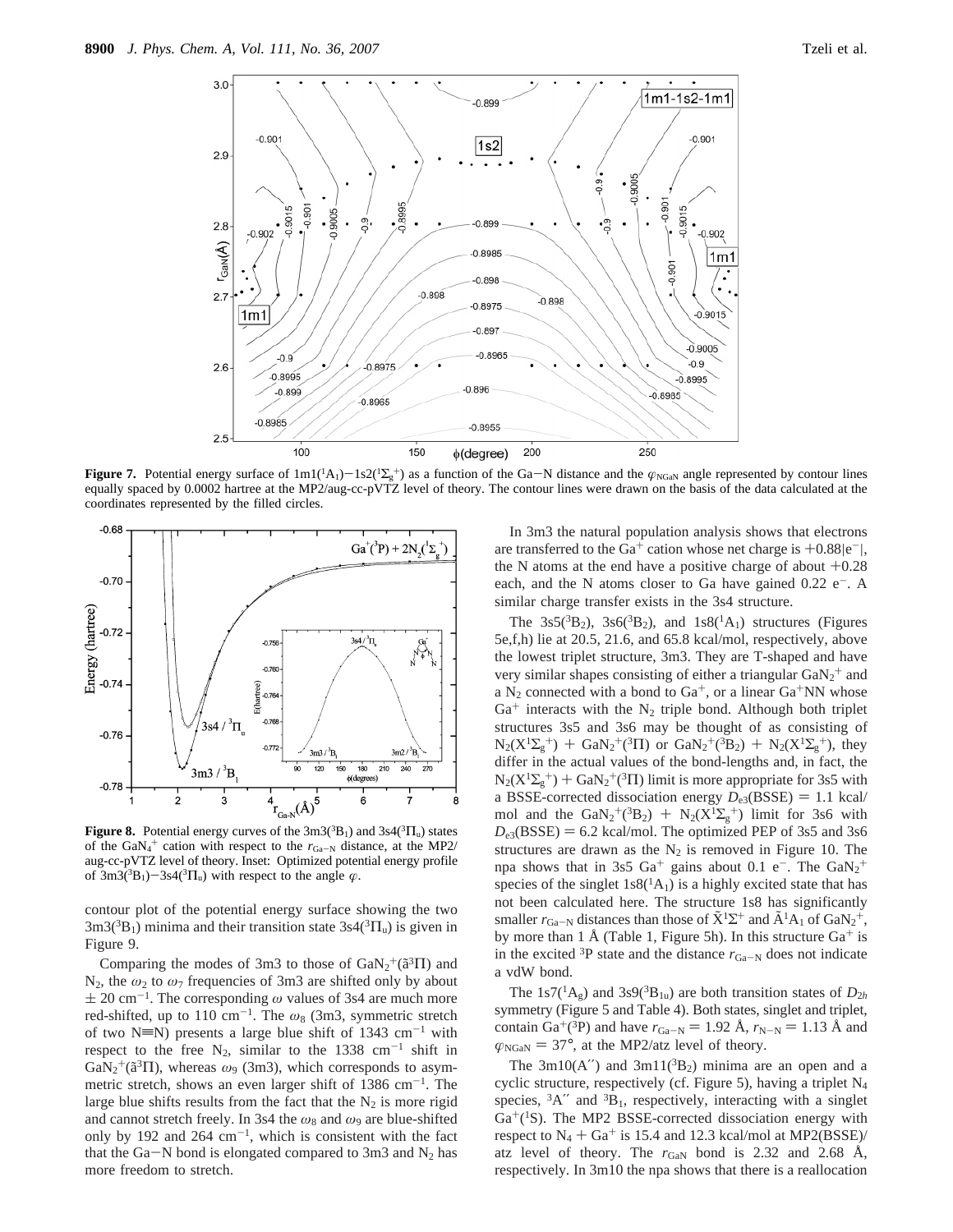

**Figure 9.** Potential energy surface of  $3m3(^3B_1)-3s4(^3\Pi_n)$  as a function of the Ga-N distance and the ∠NGaN angle represented by contour lines equally spaced by 0.001 hartree at the MP2/aug-cc-pVTZ level of theory. The contour lines were drawn on the basis of the data calculated at the coordinates represented by the filled circles.



**Figure 10.** Potential energy curves of the  $3s5(^3B_2)$  and  $3s6(^3B_2)$  states of the GaN<sub>4</sub><sup>+</sup> cation with respect to the  $r_{Ga-N}$  and the  $r_{Ga-\equiv}$  distance, respectively at the MP2/aug-cc-pVTZ level of theory.

of charge, i.e.,  $Ga^{+0.97}N_1^{+0.15}N_2^{-0.62}N_3^{+0.25}N_4^{+0.24}$  (Ga<sup>+</sup> is bonded to  $N_2$ ).

The linear structures N-N-N-Ga-N<sup>+</sup>, 3s12(<sup>3</sup> $\Sigma$ ) and 1m17(1Π), both have Ga+(3P) and the *<sup>r</sup>*Ga-<sup>N</sup> bonds are <sup>∼</sup>1.86 and 1.70 Å for the Ga-N bond at the end and for the bond in the middle in both structures. The 3s12 at the DFT level is predicted to be a minimum, but in MP2/atz it is a saddle point. In this study, for most of the electronic states calculated, the DFT method predicts the same minima as MP2/atz, but there are some exceptions, as for example the case of 3s12.

The next electronic structures discussed, a singlet  $1s13(^1A_1)$ and a triplet  $3s16(^{3}B_{1})$  (Figure 5m,p), contain the N<sub>4</sub> moiety, which is formed from a triangular  $N_3$  and a single N atom, giving rise to a singlet  $N_4(^1A_1)$  and a triplet  $N_4(^3B_1)$  structure, respectively. A singlet  $Ga^{+(1)}S$  is connected to N via a bond of 2.234 and 2.517 Å, respectively. The reaction energies of 1s13  $\rightarrow$  N<sub>4</sub>(<sup>1</sup>A<sub>1</sub>) + Ga<sup>+</sup>(<sup>1</sup>S) and 1s16  $\rightarrow$  N<sub>4</sub>(<sup>3</sup>B<sub>1</sub>) + Ga<sup>+</sup>(<sup>1</sup>S) are 21.3 and 4.7 kcal/mol, respectively.

The last structures examined at the MP2/atz level are the linear 1s14(<sup>1</sup>Σ) and 3s15(<sup>3</sup>Σ) having a linear N<sub>4</sub>(<sup>1</sup>Σ) and N<sub>4</sub>(<sup>3</sup>Σ)  $+$  Ga<sup>+</sup>(<sup>1</sup>S), respectively. The  $r_{\text{GaN}}$  bond is 2.24 Å, and the binding energies are 19.2 and 17.8 kcal/mol, respectively. In the 1s14 electronic state the MP2/6-311G+(2df) calculation gives shorter bonds compared to the MP2/atz level; on the contrary, in the 1m1 and 1s2 by the former method the  $r_{\text{GaN}}$ was elongated (Figure 5).

The next seven electronic states shown in Figure 5 are calculated only with the DFT method. Judging from the first 17 electronic structures, where the geometries in B3LYP/ LANL2DZ were in good agreement even with a small basis set with the MP2/atz level of theory, the next seven structures calculated only in DFT are expected to have similar geometries at the MP2/atz level, yet the energy ordering of these structures may change in an MP2 calculation, as can be seen in Table 3 for the first 17 structures were calculated in both MP2 and B3LYP methods.

#### **V. Synopsis and Remarks**

Gallium nitrides are semiconducting materials with promising technological applications in microelectronics and optics, so the information on the geometry and electronic structure of small GaN clusters is essential for both basic knowledge and technological applications. In the present work employing density functional theory (B3LYP/LANL2DZ) and perturbation theory (MP2, MP4/aug-cc-pVxZ,  $x = T$ , Q) the gallium dinitride cation,  $\text{GaN}_2^+$ , and the gallium tetranitride cation,  $\text{GaN}_4^+$ , were systematically examined for the first time. A total of  $7 \text{ (GaN}_2^+)$ and 24  $(GaN<sub>4</sub><sup>+</sup>)$  electronic structures were examined. Their geometries, dissociation energies, and harmonic frequencies are reported, and potential energy profiles, potential energy surfaces, and the bonding mechanisms of some lowest states are given. Our findings can be summarized as follows.

1. The ground state of GaN<sub>2</sub><sup>+</sup> ( $\tilde{X}^1\Sigma$ <sup>+</sup>) is a linear van der Waals<br>plecule N≡N…Ga<sup>+</sup> with  $r_{\text{G-N}} = 2.829$  Å and dissociation molecule N=N $\cdot \cdot$ <sup>+</sup> with  $r_{Ga-N} = 2.829$  Å and dissociation energy of 5.6 kcal/mol with respect to  $Ga^{+(1}S) + N_2(X^{1}\Sigma_g^{+})$